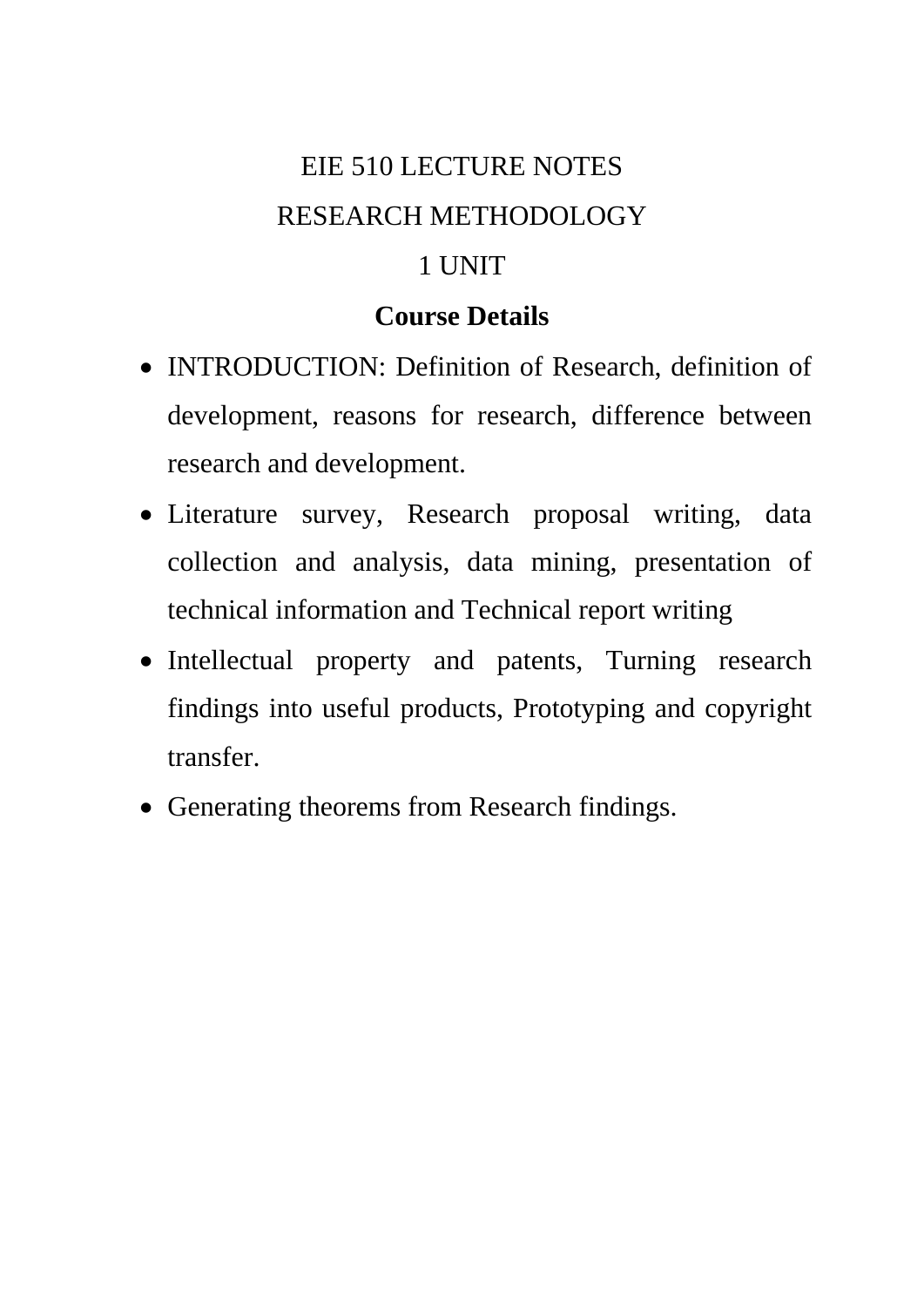## **What is Research?**



Research is a systematic inquiry to describe, explain, predict and control the observed phenomenon. To research is to purposely and methodically search for new knowledge and practical solutions in the form of answers to questions formulated beforehand. Research is also defined as a systematic inquiry that investigates hypotheses, suggests new interpretations of data or texts, and poses new questions for future research to explore.

### **Usually Research consists of:**

- Asking a question that nobody has asked before;
- Doing the necessary work to find the answer; and
- Communicating the knowledge you have acquired to a larger audience.

Research is not a solitary activity –but an act of community. As a member of the research community, you are building on the knowledge that others have acquired before you and providing a road map for those who come after you. You are adding to a body of work that will never be complete. Research is an ongoing, collaborative process with no finish line in sight.

According to Babbie, 1998, Research involves inductive and deductive methods. Inductive methods analyze the observed phenomenon and identify the general principles, structures, or processes underlying the phenomenon observed; deductive methods verify the hypothesized principles through observations. The purposes are different: one (inductive method) is aimed at or directed to develop explanations, and the other (deductive method) is aimed at or directed to test the validity of the explanations.

## **Types of Knowledge that Research Contributes to Education:**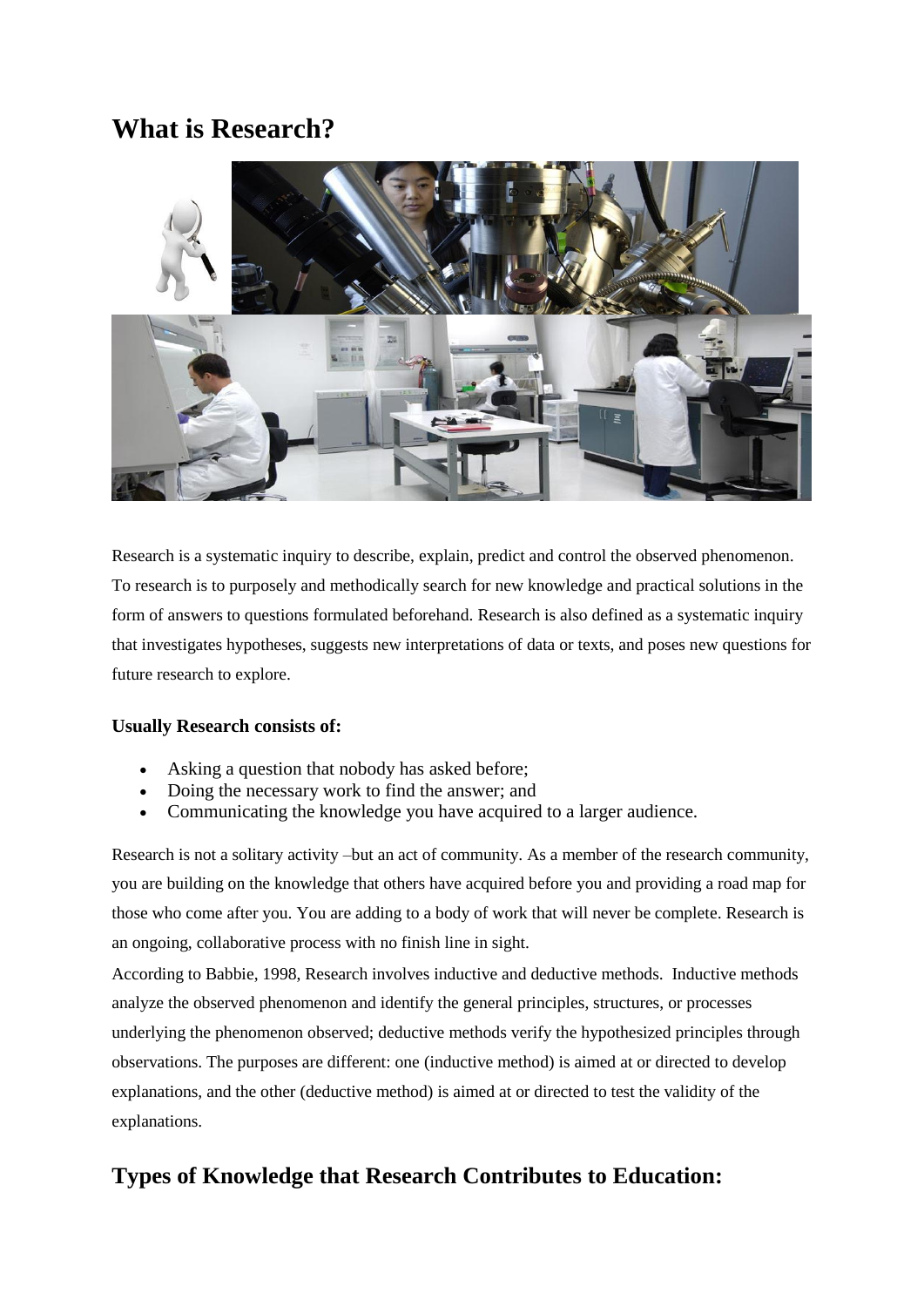The following are the types of knowledge that research contributes to education:

- 1. *Description*: Results of research can describe natural or social phenomenon, such as its form, structure, activity, change over time, relationship to other phenomena, etc. The descriptive function of research relies on instrumentation for measurement and observations. The descriptive research results in our understanding of what happened. It sometimes produces statistical information about aspects of education. For example if I carry out a research to describe the throughput obtained in IEEE802.11b WLAN System, one of the major contributions to knowledge will be descriptive data which describes the throughput based on certain agreed or defined parameters.
- 2. *Prediction*: Prediction research is intended to predict a phenomenon that will occur at time Y from information at an earlier time X. It could also be to predict parameter A (dependent variable) based on parameter B (independent variable). This usually requires that models or equations be developed from collected data which can predict the dependent variable from the independent variable. In educational research, researchers have been engaged in:
	- o Acquiring knowledge about factors that predict students' success in schools and in the world of work
	- o Identifying students who are likely to be unsuccessful so that prevention programs can be instituted.
- 3. *Improvement*: This type of research is mainly concerned with the effectiveness of intervention. The research approach includes experimental design and evaluation research. It is aimed at providing improvement on an already established research or fact.
- 4. *Explanation*: This type of research subsumes the other three: if the researchers are able to explain an educational phenomenon, it means that they can describe, can predict its consequences, and know how to intervene to change those consequences.

## **What are the Purposes of Research?**

Patton (1990) pointed out the importance of identifying the purpose in a research process. He classified four types of research based on different purposes:

- 1. *Basic Research*: The purpose of this research is to understand and explain, i.e. the research is interested in formulating and testing theoretical construct and propositions that ideally generalize across time and space. This type of research takes the form of a theory that explains the phenomenon under investigation to give its contribution to knowledge. This research is more descriptive in nature exploring what, why and how questions.
- 2. *Applied Research*: The purpose of this research is to help people understand the nature of human problems so that human beings can more effectively control their environment. In other words, this type of research pursues potential solutions to human and societal problems. This research is more prescriptive in nature, focusing on how questions.
- 3. *Evaluation Research* (summative and formative): Evaluation research studies the processes and outcomes aimed at attempted solution. The purpose of formative research is to improve human intervention within specific conditions, such as activities, time, and groups of people; the purpose of summative evaluation is to judge the effectiveness of a program, policy, or product.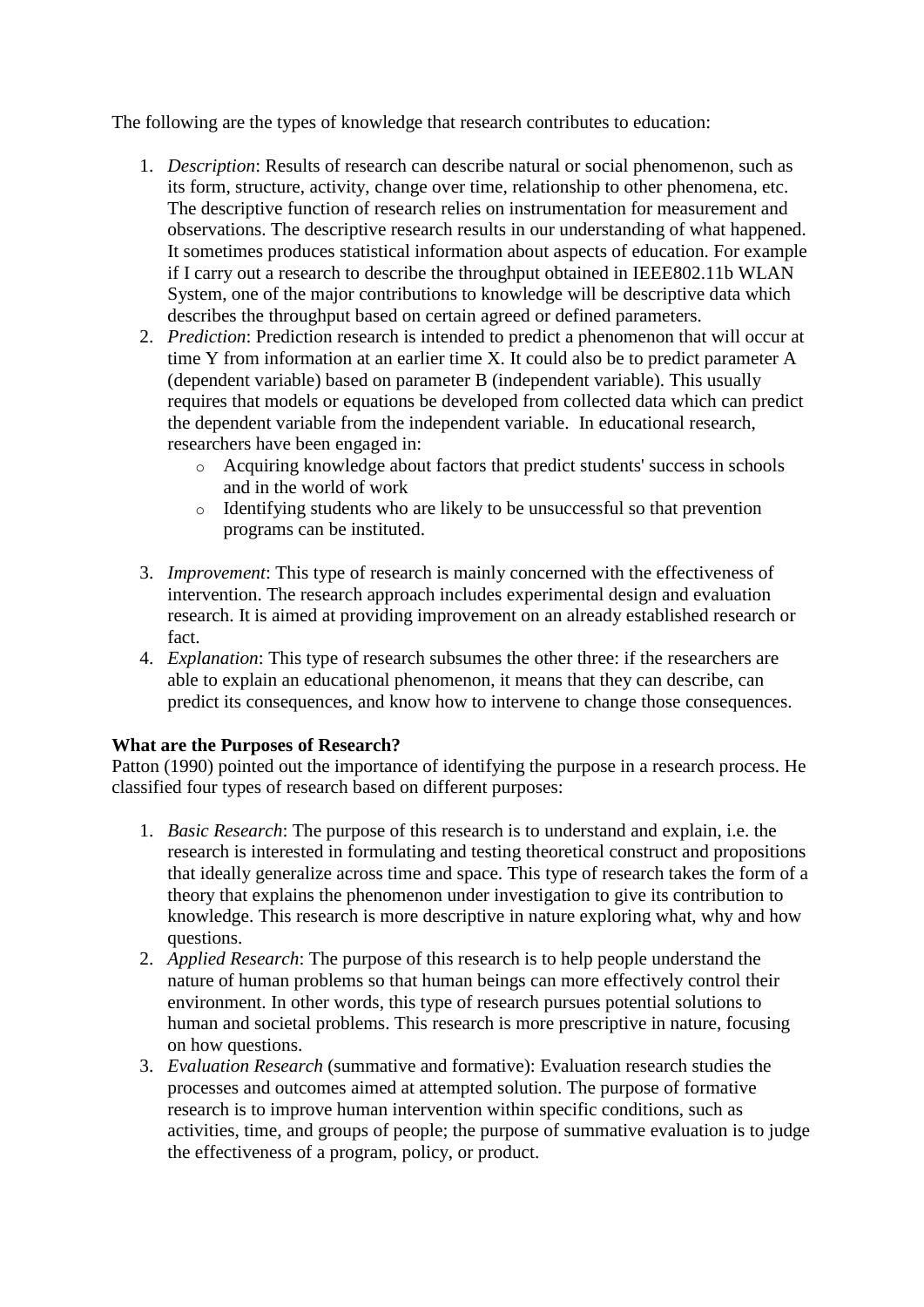4. *Action Research*: Action research aims at solving specific problems within a program, organization, or community. Patton (1990) described that design and data collection in action research tend to be more informal, and the people in the situation are directly involved in gathering information and studying themselves.

## What is Development?

Development is a complex issue, with many different and sometimes contentious definitions. A basic perspective equates development with economic growth. The United Nations Development Programme uses a more detailed definition- according to them development is **'**to lead long and healthy lives, to be knowledgeable, to have access to the resources needed for a decent standard of living and to be able to participate in the life of the community'. In other words, development has occurred if people are able to live a longer and healthier life, are more knowledgeable, are more able to access the resources needed for a decent standard of living and are more able to participate in the life of the community.

Achieving human development is linked to a third perspective of development which views it as freeing people from obstacles that affect their ability to develop their own lives and communities. **Development, therefore, is empowerment**: it is about local people taking control of their own lives, expressing their own demands and finding their own solutions to their problems.

## **Research and Development**

Let's begin with a question that has an obvious answer. What's the difference between a wall phone (circa 1907) and an iPhone 5? Their functions, size and their composition are very different



A couple of things come to mind; email, digital photos, internet, Wi-Fi, GPS, texting, and mobile conversations. But, the real question is: how did we get from the wall phone to the iPhone 5? The answer is, of course, **Research and Development (R&D).**

Let's take a closer look at the concept. Research and development

refers to a wide range of business, governmental, and academic activities designed to gather new knowledge. Sometimes, the new knowledge leads to new products or processes, and sometimes it doesn't. The purpose of R&D is to expand the frontiers of human understanding and to improve our society as a whole. In other words, to supply the innovations that took us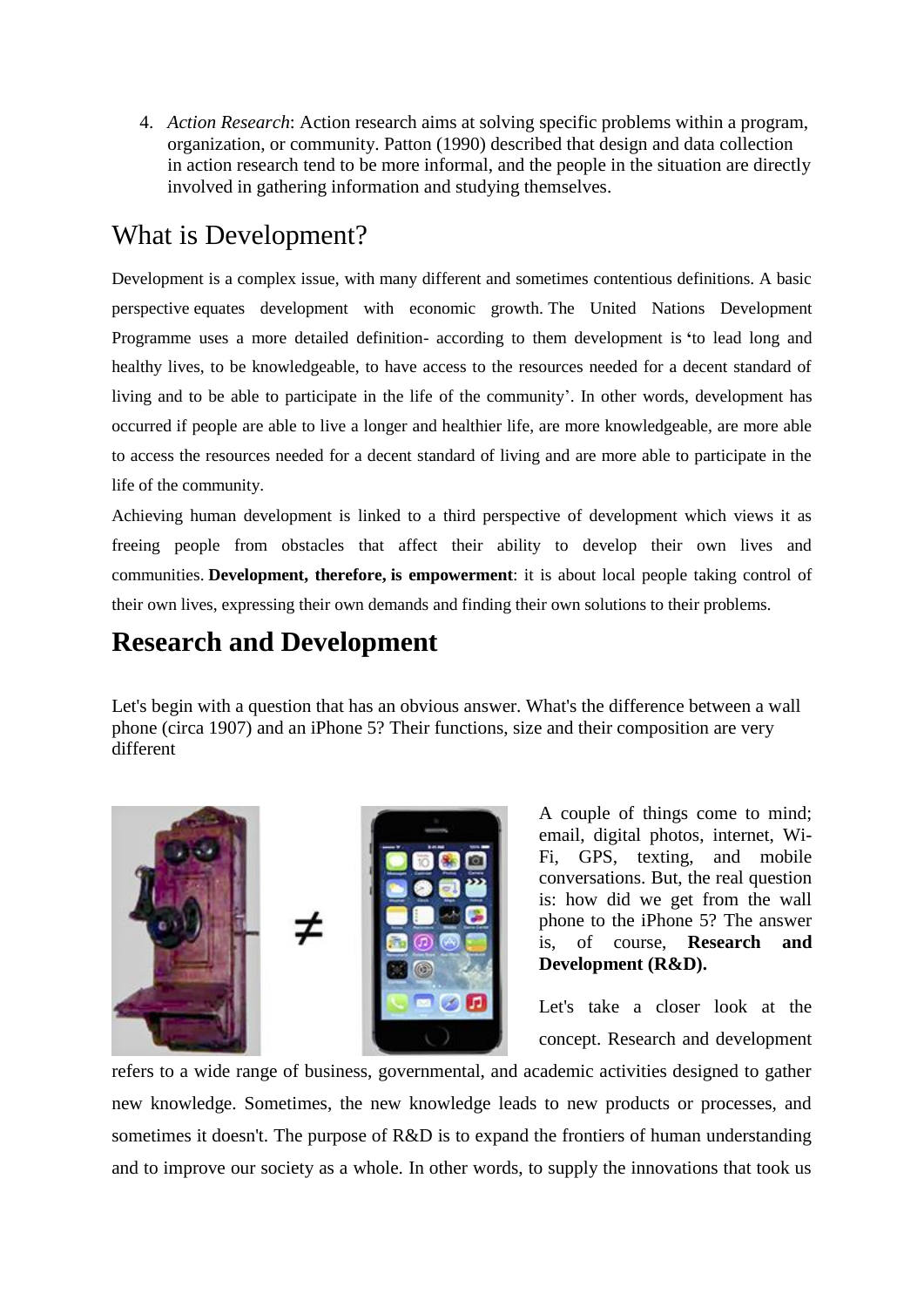from the wall phone to the iPhone 5 R&D activities has to take place. R & D can be subdivided into three categories: Pure research, Applied research, and Development activities.

#### **Pure or Basic Research**

Pure (or basic) research is directed at understanding what something is or how it works. There is no immediate expectation of a short-term payoff. Basically, pure research is an attempt to satisfy our curiosity about something unknown. Hopefully, there will be marketable products further down the line, but there is no guarantee this will happen. For example, engaging in a research program to develop brain implants to help people with brain injuries and disorders requires an initial research to be directed at learning how the medical issues are reflected in brain activity. If that can be determined, then perhaps advanced medical technology can be invented. But first, they have to find out more about how the brain works which is simply pure or basic research.

## **Applied Research**

Applied research is any fact gathering project that is conducted with a focus to acquire and apply knowledge that will address a specific problem or meet a specific need within the scope of an entity. Just about any business entity or community organization can benefit from engaging in this type of research. It is a form of systematic inquiry involving the practical application of science. Examples of applied research are:

- Investigating why some Landmark University students resume late and determining which factors most prominently affect student's resumption so as to develop new management policies that will reduce late resumption on campus.
- Investigating which treatment approach is the most effective for reducing anxiety
- Researching which strategies work best to motivate workers
- Studying different keyboard designs to determine which is the most efficient and ergonomic
- Analyzing what type of prompts will inspire people to volunteer their time to charities

### **Development activities**

Development activities refer to a wide range of business, governmental, and academic activities designed to use new or old knowledge to produce new products or processes, so that people are able to live a longer and healthier life, are more knowledgeable, are more able to access the resources needed for a decent standard of living and are more able to participate in the life of the community.

# **Literature Survey**

A literature review or survey is an organised write up showing previous work done concerning a research topic or question in your field. The aim of a literature review is to show your reader (e.g. your supervisor) that you have read and that you have a good grasp of the main published work concerning a particular topic or question in your field. This work may be in any format, including online sources. It may be a separate assignment, or one of the introductory sections of a report, dissertation or thesis. In the latter cases in particular, the review will be guided by your research objective or by the issue or thesis you are arguing and will provide the framework for your further work.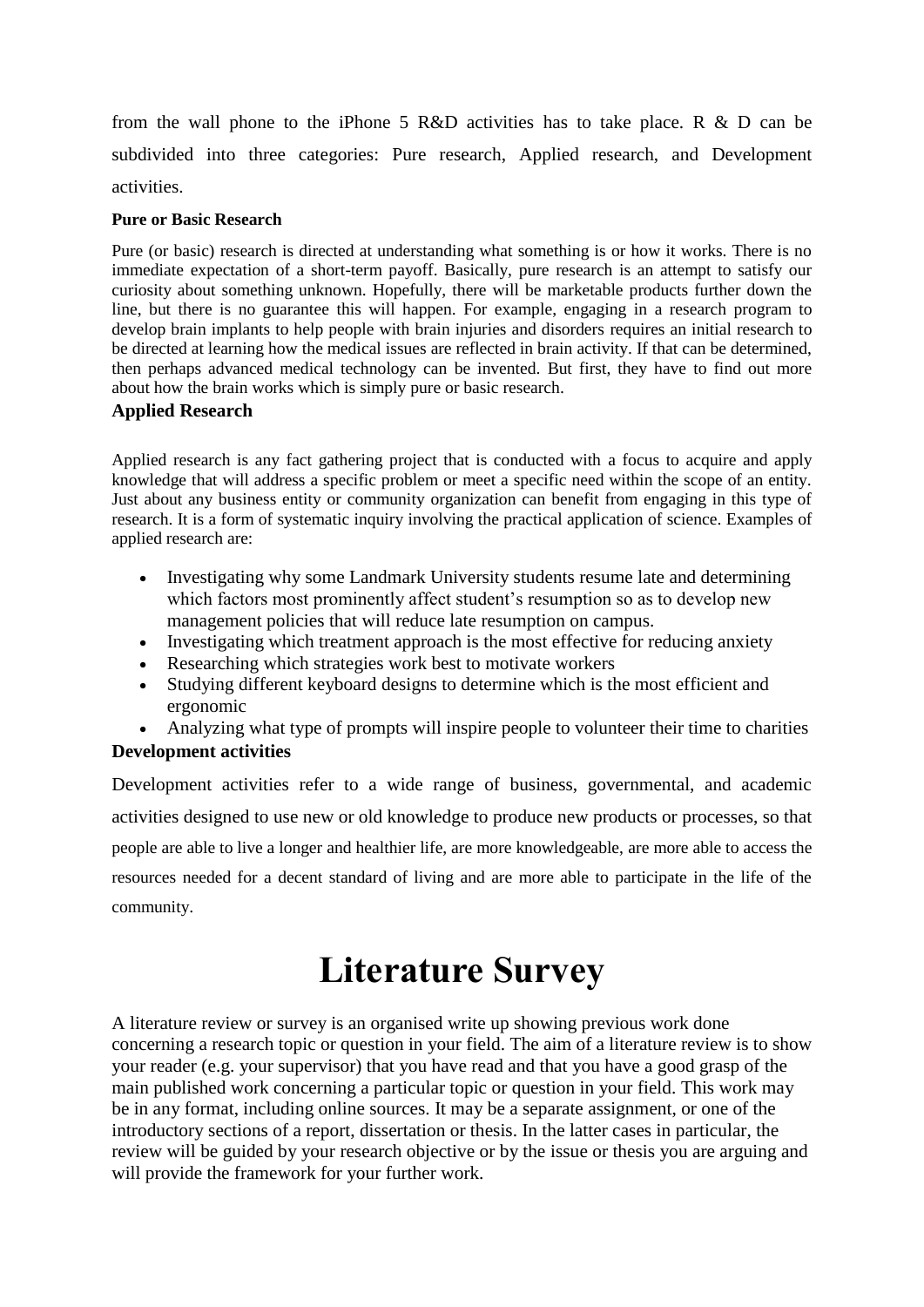It is very important to note that your review should not be simply a description of what others have published in the form of a set of summaries, but should take the form of a critical discussion, showing insight and an awareness of differing arguments, theories and approaches. It should be a synthesis and analysis of the relevant published work, linked at all times to your own purpose and rationale.

A good literature review, therefore, is critical of what has been written, identifies areas of controversy, raises questions and identifies areas which need further research. According to Caulley (1992) of La Trobe University, the literature review should do the following:

- compare and contrast different authors' views on an issue
- group authors who draw similar conclusions
- criticise aspects of methodology
- note areas in which authors are in disagreement
- highlight exemplary studies
- highlight gaps in research
- show how your study relates to previous studies
- show how your study relates to the literature in general
- conclude by summarising what the literature says

The general purposes of the review are to:

- help you define and limit the problem you are working on
- help you place your study in an historical perspective
- help you avoid unnecessary duplication
- help you evaluate promising research methods
- help you relate your findings to previous knowledge and suggest further research

If you make a good literature review you will have the following advantages:

- 1. It shows that you do not only understand what you have done, but you understand what others have done related to your subject in a broader context. Several researchers have already done lots of work on your subject. If you can tell people about what research has already been done and what methods already exist, then your readers will think that at least you are interested in your topic, have some self-initiative and are informed and up-to-date on your research area.
- 2. It shows that you are intelligent enough to evaluate the quality of the other research work done on the subject, i.e., it shows that you are capable of thinking critically and identifying strengths and weakness.
- 3. It gives you the opportunity to tell how your research is related to previous work done by others on the subject.
- 4. It tells the reader if you are simply going to duplicate others' work simply to gain a better understanding, or whether your focus is to improve upon others' work or perhaps combine the methodology of two or more existing approaches to solving a problem.

## **Tips for Writing a Literature Survey**

1. BE A HUNTER! Go online and search for articles, books and papers related to your subject. Be creative and persistent in your keyword search until you hunt down good references or examples. It is important, therefore, to try and decide on the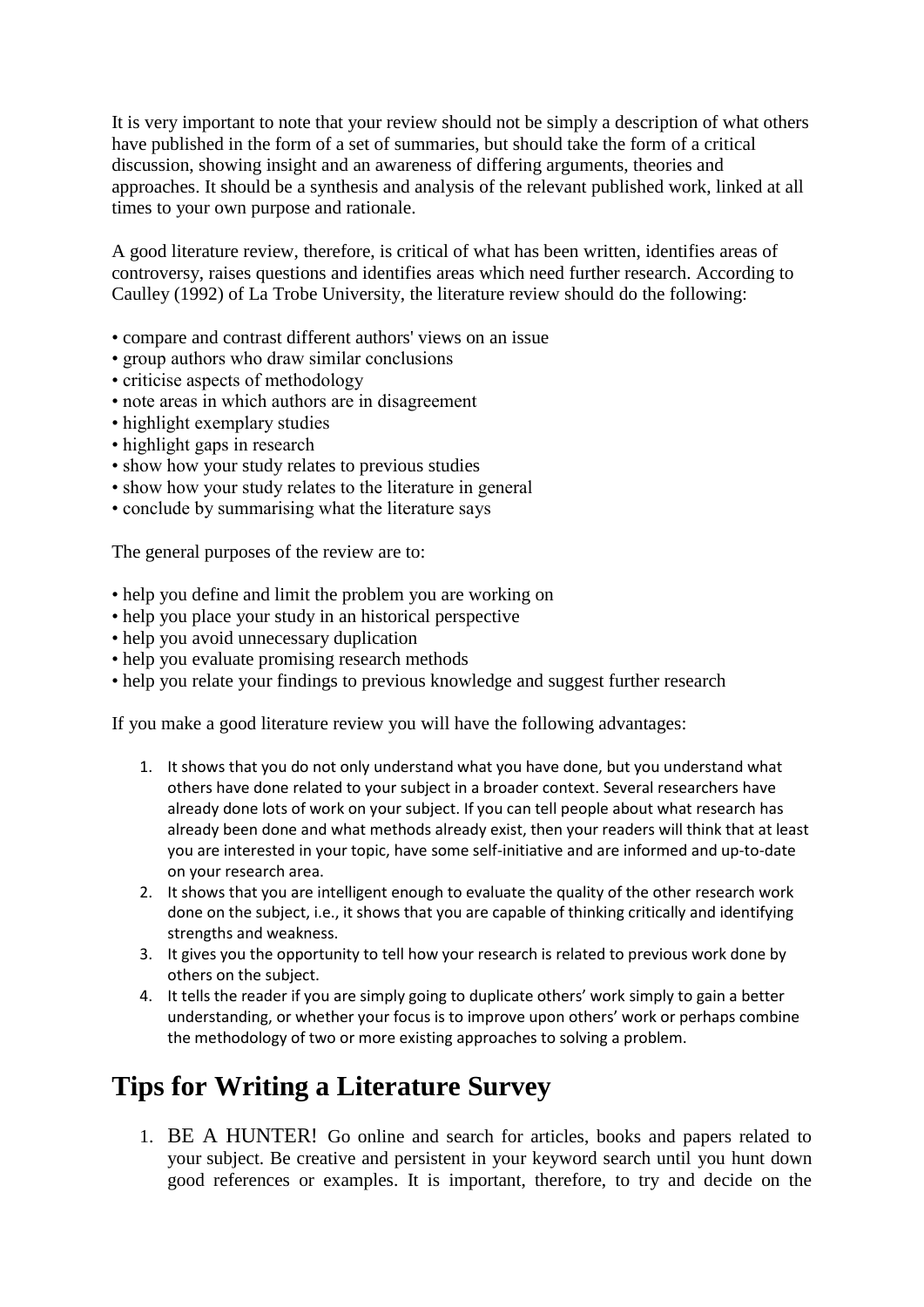parameters of your research. What exactly are your objectives and what do you need to find out? In your review, are you looking at issues of theory, methodology, policy, quantitive research, or what? Before you start reading it may be useful to compile a list of the main areas and questions involved, and then read with the purpose of finding out about or answering these. Unless something comes up which is particularly important, stick to this list, as it is very easy to get sidetracked, particularly on the internet. You can use Landmark University subscription pass word to journals and other data bases as presented below:

## *LU CLR E-Resources*

| A. EBSCO-                                                                               |
|-----------------------------------------------------------------------------------------|
| Website address: http://search.epnet.com                                                |
| ns214213<br>$User$ ID:                                                                  |
| Password: Landmark03                                                                    |
| <b>B.</b> Sciencedirect                                                                 |
| www.sciencedirect.com                                                                   |
| a) College of Agriculture: Username: caslmu@yahoo.com; P/w:Spirituality123              |
| b) Business: Username: chslmu@yahoo.com; P/w: Integrity123                              |
| c) Science and Engineering: Username:cselmu@yahoo.com; P/w: Diligence123                |
| $C.$ Ebrary (E-Books)                                                                   |
| http://landmark.bravecontent.com                                                        |
| User ID: Staff ID number (case sensitive)                                               |
| Password: password (to be changed at a date that would be announced)                    |
| <b>D. AGORA-</b> Access to Global Online Research in Agriculture                        |
| Website address: http://www.aginternetwork.org/en/                                      |
| User ID: $a$ g-nga190                                                                   |
| Password: wispenecy                                                                     |
| E. JSTOR                                                                                |
| Website address: http://www.jstor.org                                                   |
| No user ID or Password needed.                                                          |
| <b>F. MIT OPEN COURSEWARE: http://ocw.mit.edu/</b>                                      |
| G. HINARI                                                                               |
| Website address: www.who.int/hinari                                                     |
| $User$ ID:<br><i>NIE342</i>                                                             |
| 96195<br>Password:                                                                      |
| <b>H. ARDI-Access to Research for Development and Innovation</b>                        |
| Website address: http://ardi.wipo.int                                                   |
| $User$ ID:<br>ardi-ng003                                                                |
| Password: gw2vg21q                                                                      |
| I. Bioline                                                                              |
| Website address: http://www.bioline.org.br/journals                                     |
| <b>User ID &amp; Password are not required</b>                                          |
| J. Directory of Open Access Journals (DOAJ):                                            |
| Website address: http://www.doaj.org/                                                   |
| <b>User ID &amp; Password are not required</b>                                          |
| K. Nigerian Virtual Library                                                             |
| Website address: http://www.nigerianvirtuallibrary.com                                  |
| <b>L.</b> 100 Time Saving Search Engines for Serious Scholars                           |
| Website address: http://www.onlineuniversities.com/blog/2010/03/100-time-saving-search- |
| engines-for-serious-scholars                                                            |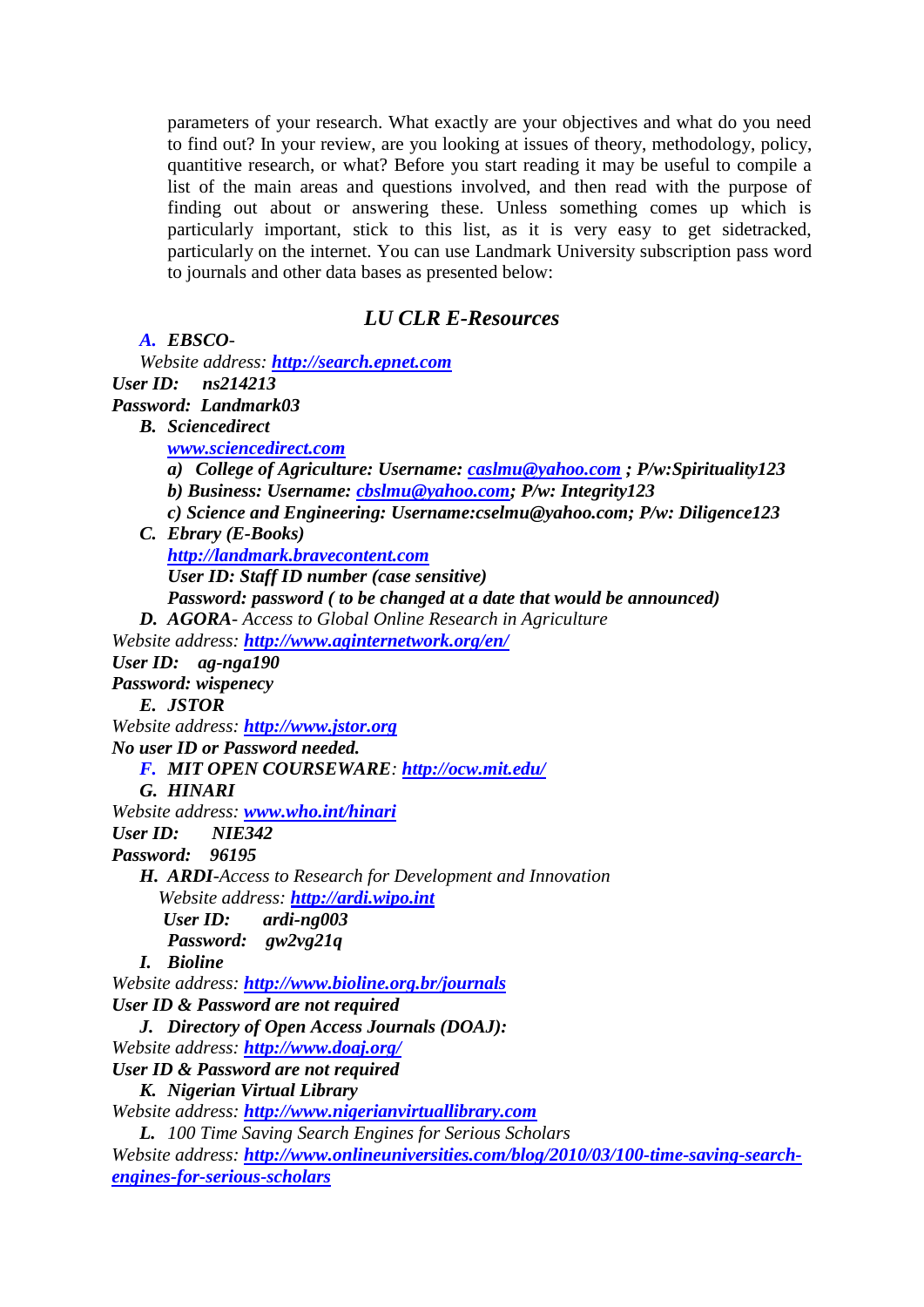*M. Electronic Thesis/Dissertation*

*Website address: <http://www.thesis.patent-invent.com/> and <http://www.openthesis.org/>*

*N. OARE -Online Access to Research in the Environment* 

*Website address: [www.oaresciences.org](http://www.oaresciences.org/) UserID: NIE711*

## *Password: 46298*

- *O. OPAC (Online Public Access Catalogue) Website address 10.0.7.20 (Intranet Based)*
- 2. Ask your supervisor for recommendations (but don't totally rely only on these!). When you read some literature that you think is useful and related, first record the citation on your list of references, using the APA style.
- 3. When you read some literature that is not very useful, do not include it on your list of references. More references do not mean a better list of references. Useless references only confuse a careful reader and make you lose credibility.
- 4. In each document, identify the approach(es)/method(s) for solving problem(s), and compare this/these with what you already know.
- 5. Identify which approaches and/or methods you will use and omit in your research.
- 6. A good literature review needs a clear line of argument. You therefore need to use the critical notes and comments you made whilst doing your reading to express an academic opinion. After you feel satisfied that you know most of the existing approaches/methods, do the following:
	- o List out all the approaches/methods, in a logical sequence (perhaps in chronological order), including both those you will use and those you will omit. There is always a clear link between your own arguments and the evidence uncovered in your reading. You always acknowledge opinions which do not agree with your thesis. If you ignore opposing viewpoints, your argument will in fact be weaker
	- o For each approach/method:
		- Describe how it works and what its components are
		- Tell what kinds of problems it is good at solving
		- Tell what kinds of problems it is poor or limited at solving
		- Mention other strengths and/or weakness of each approach
		- Tell if you will use or omit the approach for your research and why or why not
	- o Your review must be written in a formal, academic style. Keep your writing clear and concise, avoiding colloquialisms and personal language. You should always aim to be objective and respectful of others' opinions; this is not the place for emotive language or strong personal opinions. If you thought something was rubbish, use words such as "inconsistent", "lacking in certain areas" or "based on false assumptions"!
	- o And remember at all times to avoid plagiarising your sources. Always separate your source opinions from your own hypothesis. Making sure you consistently reference the literature you are referring to. When you are doing your reading and making notes, it might be an idea to use different colours to distinguish between your ideas and those of others.
- 7. In addition read "Writing a Research Paper"  $@$ http://owl.english.purdue.edu/owl/resource/658/01/ by Purdue University's Online Writing Lab (OWL). OWL suggests that you think about the following: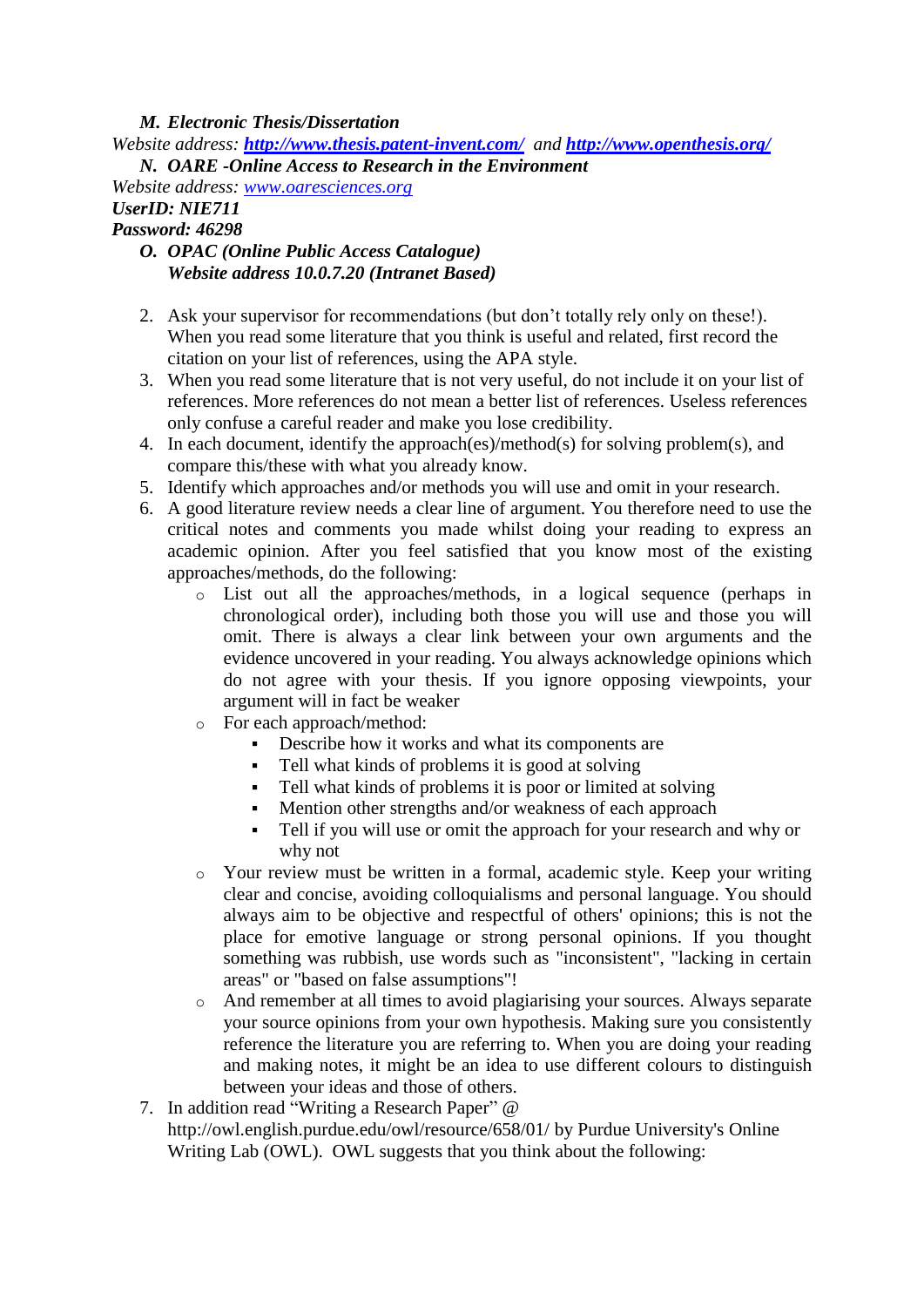- $\circ$  What facts does the reader need to know in order to understand the discussion that follows?
- o Who has done previous work on this problem?
- o What theory or model informed your project?
- o What facts are already known that support or don't fit the theory?
- o What will the reader know about the subject already, and what will you need to tell them so they can understand the significance of your work?

## **Final checklist**

Here is a final checklist on your literature survey, courtesy of the University of Melbourne:

### **Selection of Sources**

Have you indicated the purpose of the review?

Are the parameters of the review reasonable?

Why did you include some of the literature and exclude others?

Which years did you exclude?

Have you emphasised recent developments?

Have you focussed on primary sources with only selective use of secondary sources?

If the literature you have selected relevant?

**Is your bibliographic data complete?** 

## **Critical Evaluation of the Literature**

Have you organised your material according to issues?

Is there a logic to the way you organised the material?

Does the amount of detail included on an issue relate to its importance?

Have you been sufficiently critical of design and methodological issues?

Have you indicated when results were conflicting or inconclusive and discussed possible reasons?

Have you indicated the relevance of each reference to your research?

## **Interpretation**

Has your summary of the current literature contributed to the reader's understanding of the problems?

Does the design of your research reflect the methodological implications of the literature review?

## **Note**

The literature review will be judged in the context of your completed research. The review needs to further the reader's understanding of the problem and whether it provides a rationale for your research.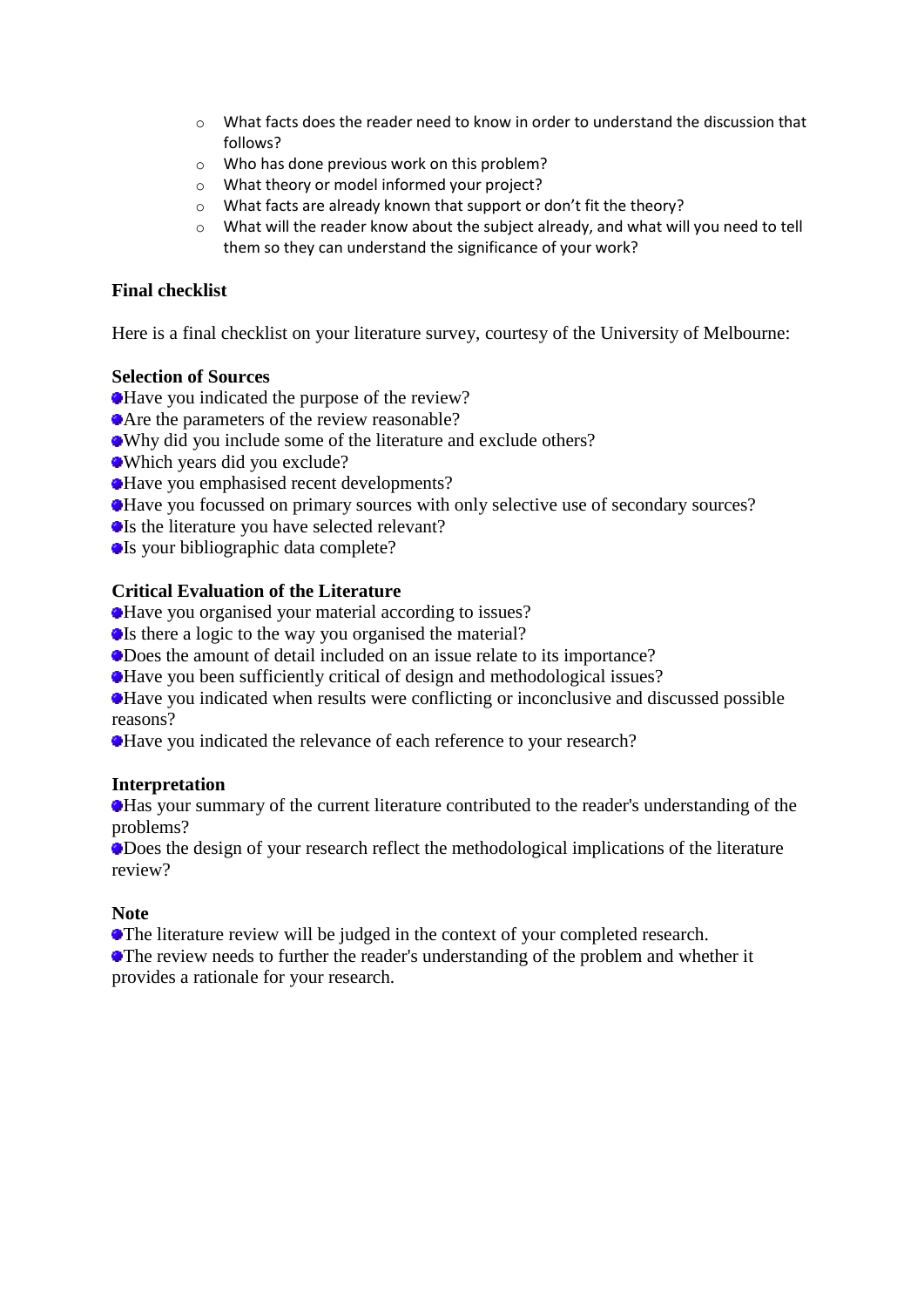## **HOW TO WRITE A RESEARCH PROPOSAL**

Most students and beginning researchers do not fully understand what a research proposal means, nor do they understand its importance. To put it bluntly, one's research is only as a good as one's proposal. An ill-conceived proposal dooms the project even if it somehow gets through the Thesis Supervisory Committee. A high quality proposal, on the other hand, not only promises success for the project, but also impresses your Thesis Committee about your potential as a researcher.

A research proposal is intended to convince others that you have a worthwhile research project and that you have the competence and the work-plan to complete it. Generally, a research proposal should contain all the key elements involved in the research process and include sufficient information for the readers to evaluate the proposed study.

Regardless of your research area and the methodology you choose, all research proposals must address the following questions: What you plan to accomplish, why you want to do it and how you are going to do it. The proposal should have sufficient information to convince your readers that you have an important research idea, that you have a good grasp of the relevant literature and the major issues, and that your methodology is sound.

The quality of your research proposal depends not only on the quality of your proposed project, but also on the quality of your proposal writing. A good research project may run the risk of rejection simply because the proposal is poorly written. Therefore, it pays if your writing is coherent, clear and compelling.

This paper focuses on proposal writing rather than on the development of research ideas under the following areas:

## **Title of Project:**

It should be concise and descriptive. For example, the phrase, "An investigation of . . ." could be omitted. Often titles are stated in terms of a functional relationship, because such titles clearly indicate the independent and dependent variables. However, if possible, think of an informative but catchy title. An effective title not only pricks the reader's interest, but also predisposes him/her favourably towards the proposal.

## **Abstract:**

It is a brief summary of approximately 300 words. It should include the research question, the rationale for the study, the hypothesis (if any), the method and the main findings. Descriptions of the method may include the design, procedures, the sample and any instruments that will be used.

## **Introduction:**

The main purpose of the introduction is to provide the necessary background or context for your research problem. How to frame the research problem is perhaps the biggest problem in proposal writing. If the research problem is framed in the context of a general, rambling literature review, then the research question may appear trivial and uninteresting. However, if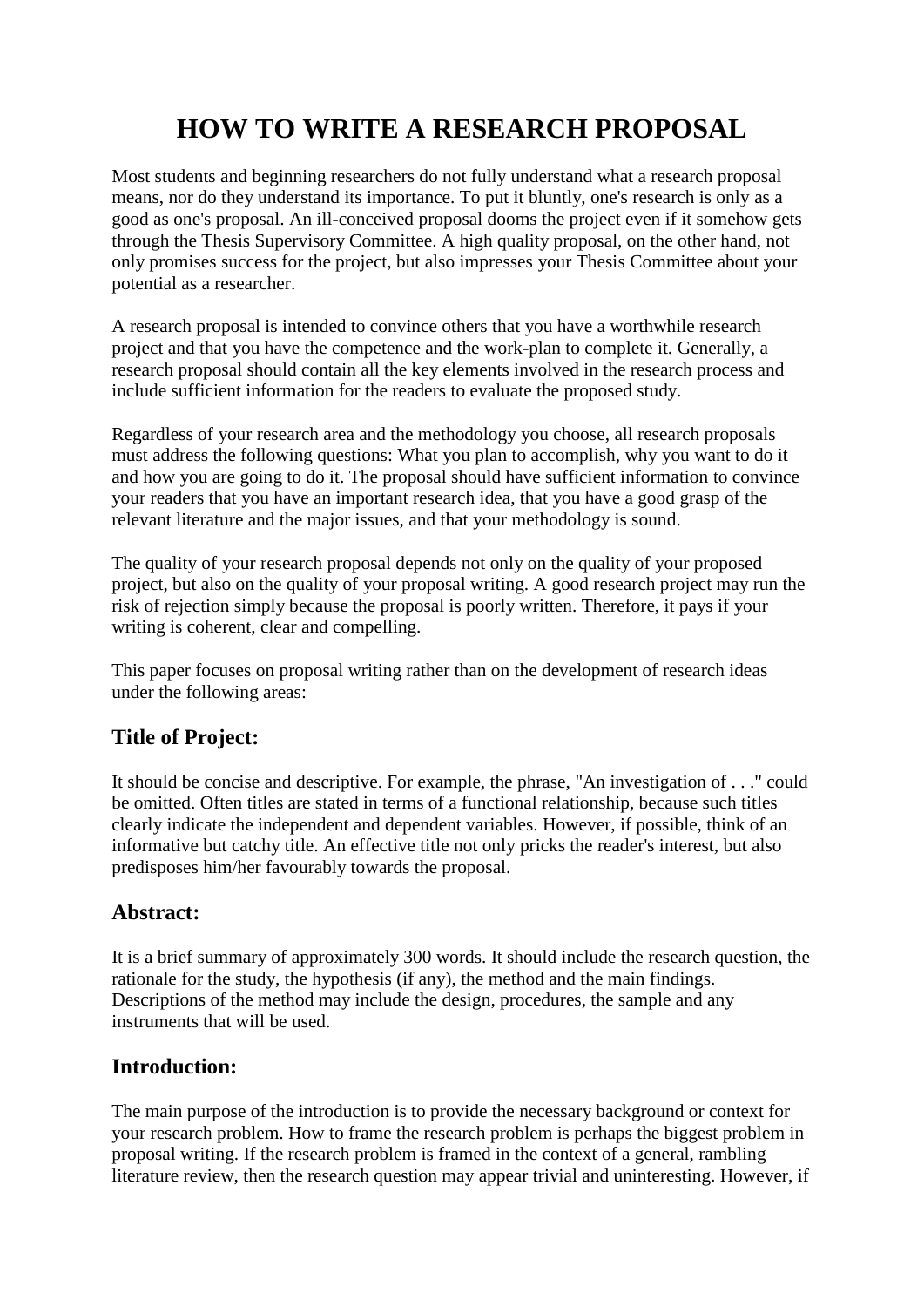the same question is placed in the context of a very focused and current research area, its significance will become evident.

Unfortunately, there are no hard and fast rules on how to frame your research question just as there is no prescription on how to write an interesting and informative opening paragraph. A lot depends on your creativity, your ability to think clearly and the depth of your understanding of problem areas. However, try to place your research question in the context of either a current "hot" area, or an older area that remains viable. Secondly, you need to provide a brief but appropriate historical backdrop. Thirdly, provide the contemporary context in which your proposed research question occupies the central stage. Finally, identify "key players" and refer to the most relevant and representative publications. In short, try to paint your research question in broad brushes and at the same time bring out its significance.

The introduction typically begins with a general statement of the problem area, with a focus on a specific research problem, to be followed by the rational or justification for the proposed study. The introduction generally covers the following elements:

- 1. State the research problem, which is often referred to as the purpose of the study.
- 2. Provide the context and set the stage for your research question in such a way as to show its necessity and importance.
- 3. Present the rationale of your proposed study and clearly indicate why it is worth doing.
- 4. Briefly describe the major issues and sub-problems to be addressed by your research.
- 5. Identify the key independent and dependent variables of your experiment. Alternatively, specify the phenomenon you want to study.
- 6. State your hypothesis or theory, if any. For exploratory or phenomenological research, you may not have any hypotheses. (Please do not confuse the hypothesis with the statistical null hypothesis.)
- 7. Set the delimitation or boundaries of your proposed research in order to provide a clear focus.
- 8. Provide definitions of key concepts. (This is optional.)

## **Literature Review:**

Sometimes the literature review is incorporated into the introduction section. However, most professors prefer a separate section, which allows a more thorough review of the literature.

The literature review serves several important functions:

- 1. Ensures that you are not "reinventing the wheel".
- 2. Gives credits to those who have laid the groundwork for your research.
- 3. Demonstrates your knowledge of the research problem.
- 4. Demonstrates your understanding of the theoretical and research issues related to your research question.
- 5. Shows your ability to critically evaluate relevant literature information.
- 6. Indicates your ability to integrate and synthesize the existing literature.
- 7. Provides new theoretical insights or develops a new model as the conceptual framework for your research.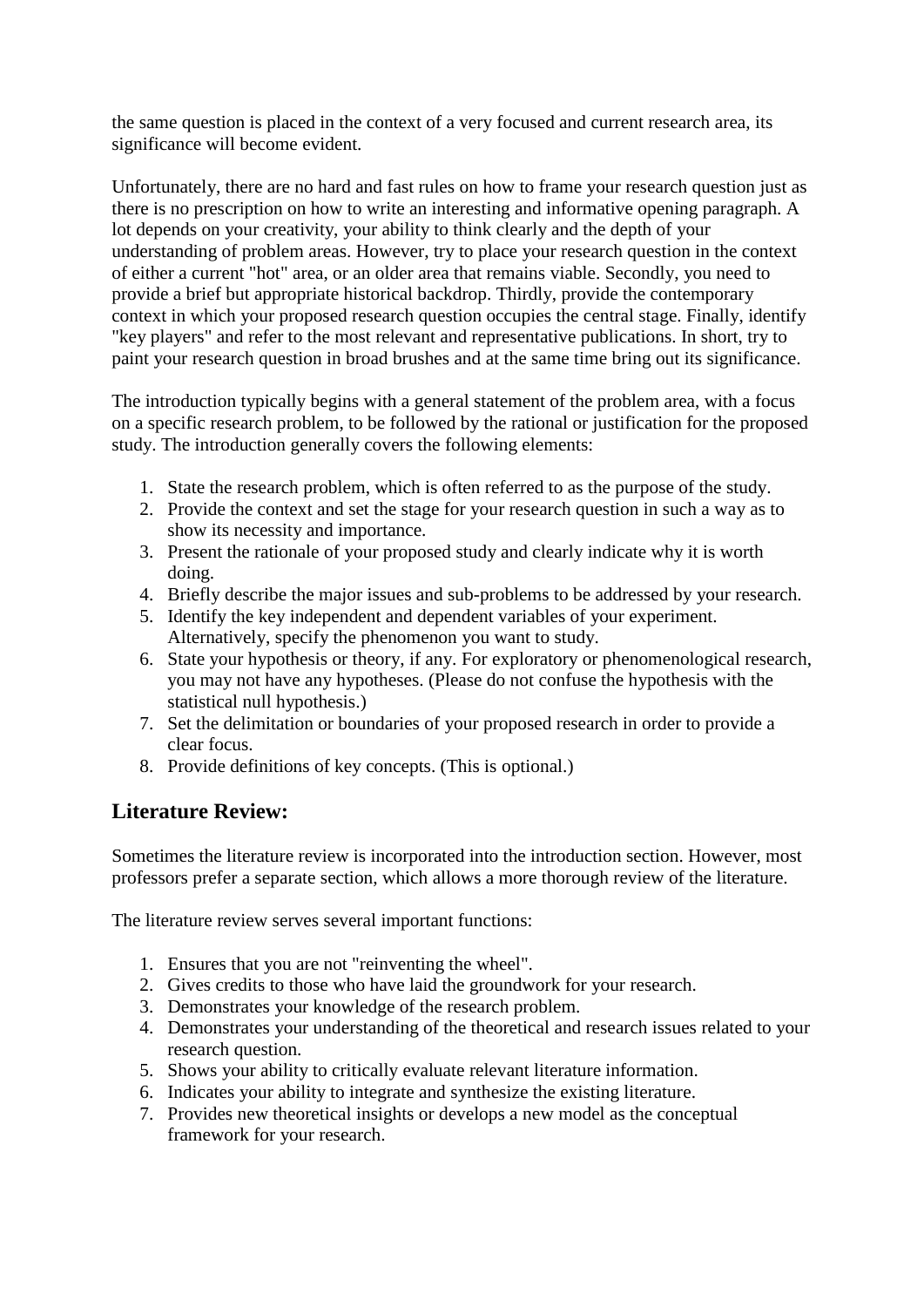8. Convinces your reader that your proposed research will make a significant and substantial contribution to the literature (i.e., resolving an important theoretical issue or filling a major gap in the literature).

Most students' literature reviews suffer from the following problems:

- Lacking organization and structure
- Lacking focus, unity and coherence
- Being repetitive and verbose
- Failing to cite influential papers
- Failing to keep up with recent developments
- Failing to critically evaluate cited papers
- Citing irrelevant or trivial references
- Depending too much on secondary sources

Your scholarship and research competence will be questioned if any of the above applies to your proposal.

There are different ways to organize your literature review. Make use of subheadings to bring order and coherence to your review. For example, having established the importance of your research area and its current state of development, you may devote several subsections on related issues as: *theoretical models, measuring instruments, cross-cultural and gender differences, etc*.

It is also helpful to keep in mind that you are telling a story to an audience. Try to tell it in a stimulating and engaging manner. Do not bore them, because it may lead to rejection of your worthy proposal. (Remember: Professors and scientists are human beings too.)

## **Methods:**

The Method section is very important because it tells your Research Committee how you plan to tackle your research problem. It will provide your work plan and describe the activities necessary for the completion of your project. The guiding principle for writing the Method section is that it should contain sufficient information for the reader to determine whether methodology is sound. Some even argue that a good proposal should contain sufficient details for another qualified researcher to implement the study.

You need to demonstrate your knowledge of alternative methods and make the case that your approach is the most appropriate and most valid way to address your research question. Please note that your research question may be best answered by qualitative research. However, since most mainstream psychologists are still biased against qualitative research, especially the phenomenological variety, you may need to justify your qualitative method.

Furthermore, since there are no well-established and widely accepted canons in qualitative analysis, your method section needs to be more elaborate than what is required for traditional quantitative research. More importantly, the data collection process in qualitative research has a far greater impact on the results as compared to quantitative research. That is another reason for greater care in describing how you will collect and analyze your data.

For quantitative studies, the method section typically consists of the following sections: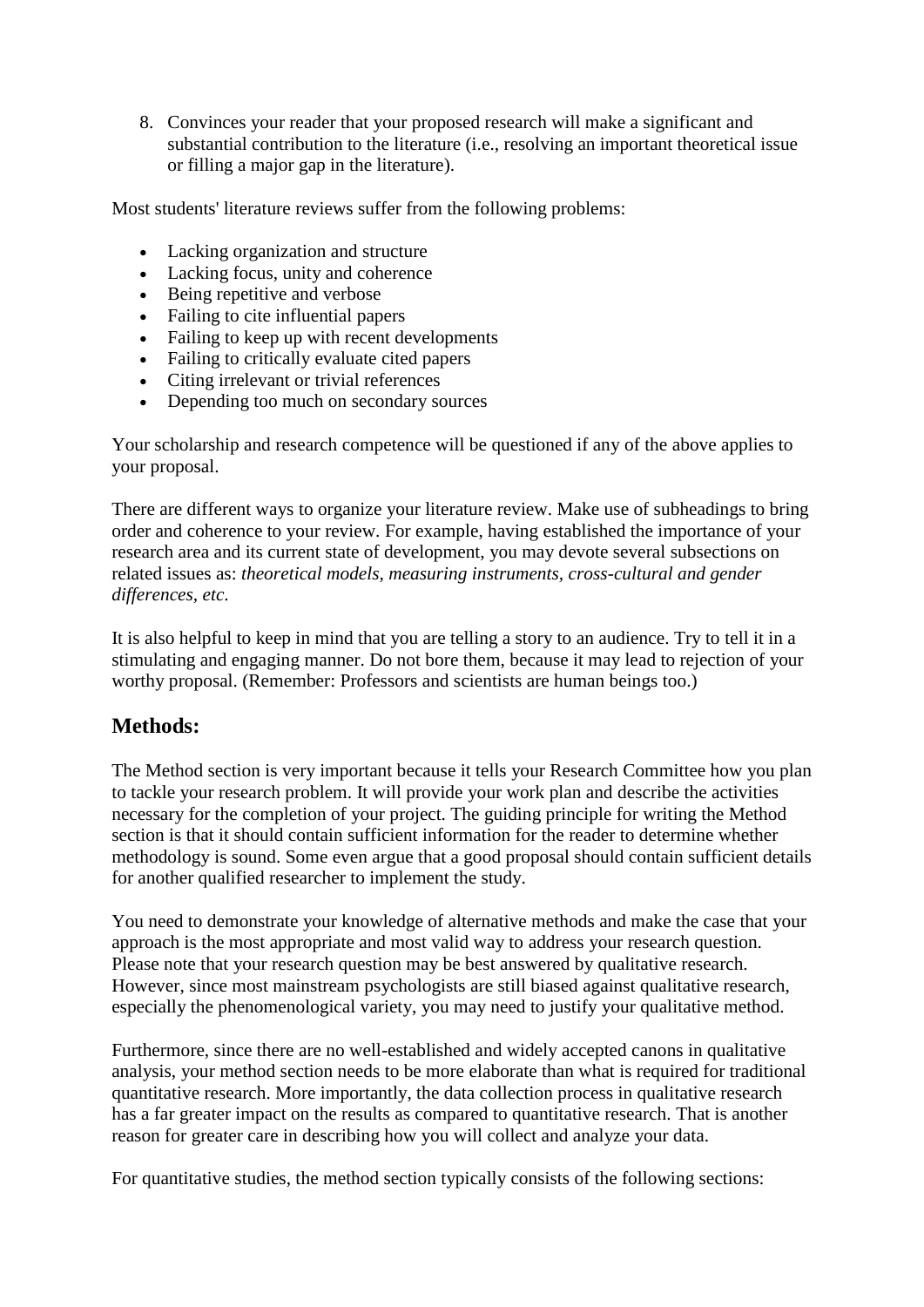- 1. Design -Is it a questionnaire study or a laboratory experiment? What kind of design do you choose?
- 2. Subjects or participants Who will take part in your study ? What kind of sampling procedure do you use?
- 3. Instruments What kind of measuring instruments or questionnaires do you use? Why did you choose them? Are they valid and reliable?
- 4. Procedure How do you plan to carry out your study? What activities are involved? How long does it take?

## **Results:**

Obviously you do not have results at the proposal stage. However, you need to have some idea about what kind of data you will be collecting, and what statistical procedures will be used in order to answer your research question or test you hypothesis.

## **Discussion:**

It is important to convince your reader of the potential impact of your proposed research. You need to communicate a sense of enthusiasm and confidence without exaggerating the merits of your proposal. That is why you also need to mention the limitations and weaknesses of the proposed research, which may be justified by time and financial constraints as well as by the early developmental stage of your research area.

## **Common Mistakes in Proposal Writing**

- 1. Failure to provide the proper context to frame the research question.
- 2. Failure to delimit the boundary conditions for your research.
- 3. Failure to cite landmark studies.
- 4. Failure to accurately present the theoretical and empirical contributions by other researchers.
- 5. Failure to stay focused on the research question.
- 6. Failure to develop a coherent and persuasive argument for the proposed research.
- 7. Too much detail on minor issues, but not enough detail on major issues.
- 8. Too much rambling -- going "all over the map" without a clear sense of direction. (The best proposals move forward with ease and grace like a seamless river.)
- 9. Too many citation lapses and incorrect references.
- 10. Too long or too short.
- 11. Failing to follow the APA style.
- 12. Slopping writing.

*Engr. Oghogho I. credits this article on "How to write a research proposal" to Paul T. P. Wong, Ph.D., C.Psych. Research Director, Graduate Program in Counselling Psychology Trinity Western University Langley, BC, Canada*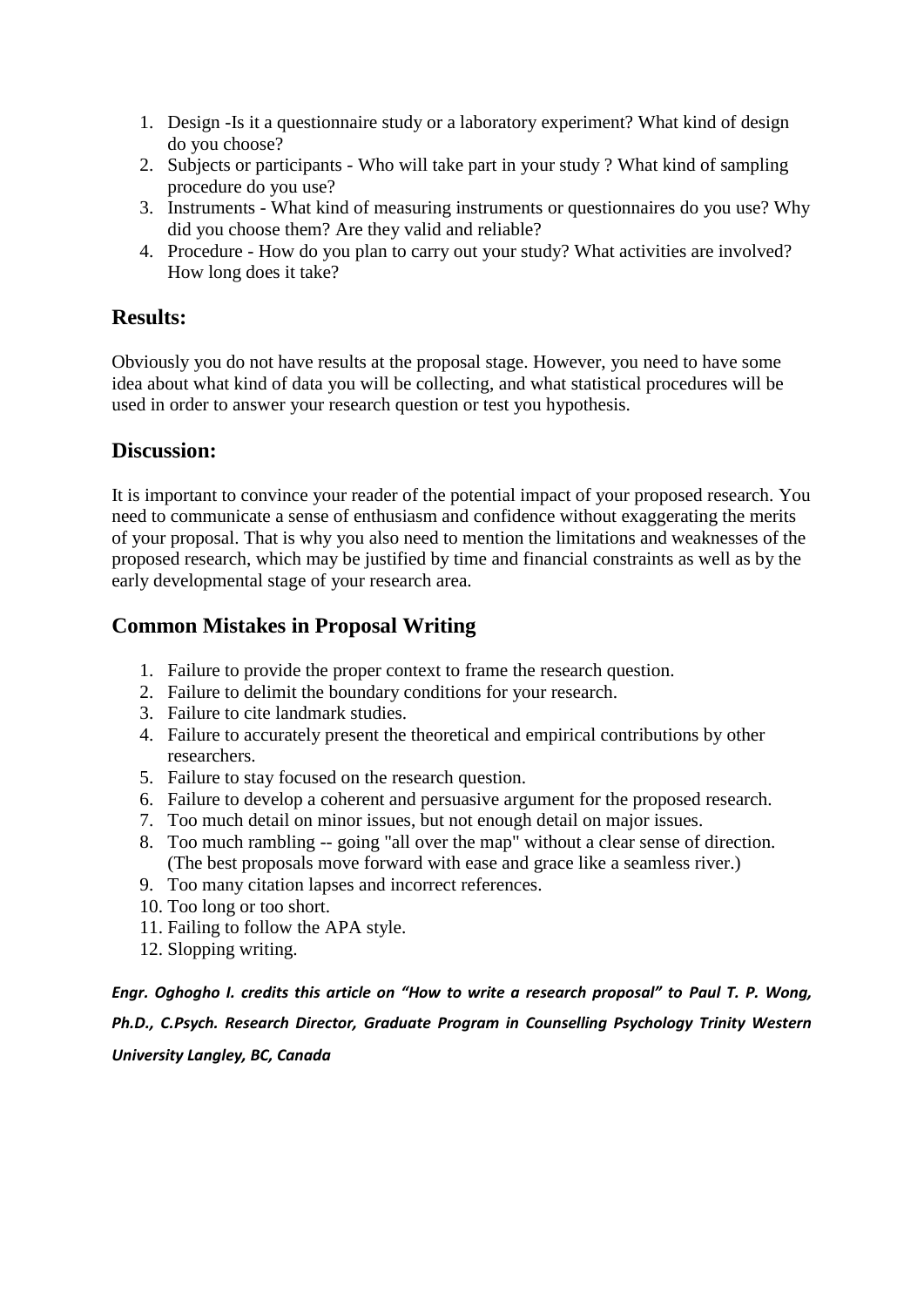## **DATA COLLECTION AND ANALYSIS**

Data Collection is an important aspect of any type of research study. Inaccurate data collection can impact the results of a study and ultimately lead to invalid results. **Data collection** is the process of gathering and measuring information on variables of interest, in an established systematic fashion that enables one to answer stated research questions, test hypotheses, and evaluate outcomes. The data collection component of research is common to all fields of study including physical and social sciences, humanities, business, etc. While methods vary by discipline, the emphasis on ensuring accurate and honest collection remains the same.

Data collection methods for impact evaluation vary along a continuum. At one end of this continuum are quantitative methods and at the other end of the continuum are Qualitative methods for data collection.

In collecting the data, the researcher must decide:

- 1. Which data to collect
- 2. How to collect the data
- 3. Who will collect the data
- 4. When to collect the data

The selection of the chosen data collection method should be based on the following:

- 1. The identified hypothesis or research problem.
- 2. The research design
- 3. The information gathered about the variables being studied.

The methods of data collection vary according to:

- 1. The degree of structure
- 2. Degree of quantifiability
- 3. Degree of obtrusive (conspicuousness, un-mistakeableness)
- 4. Degree of objectivity

Different ways of collecting evaluation data are useful for different purposes, and each has advantages and disadvantages. Various factors will influence your choice of a data collection method: the questions you want to investigate, resources available to you, your timeline, and more. [\(http://dmc.umn.edu/evaluation/data.shtml](http://dmc.umn.edu/evaluation/data.shtml)

### **The Quantitative data collection methods**,

They rely on random sampling and structured data collection instruments that fit diverse experiences into predetermined response categories. They produce results that are easy to summarize, compare, and generalize.

Quantitative research is concerned with testing hypotheses derived from theory and/or being able to estimate the size of a phenomenon of interest. Depending on the research question, participants may be randomly assigned to different treatments. If this is not feasible, the researcher may collect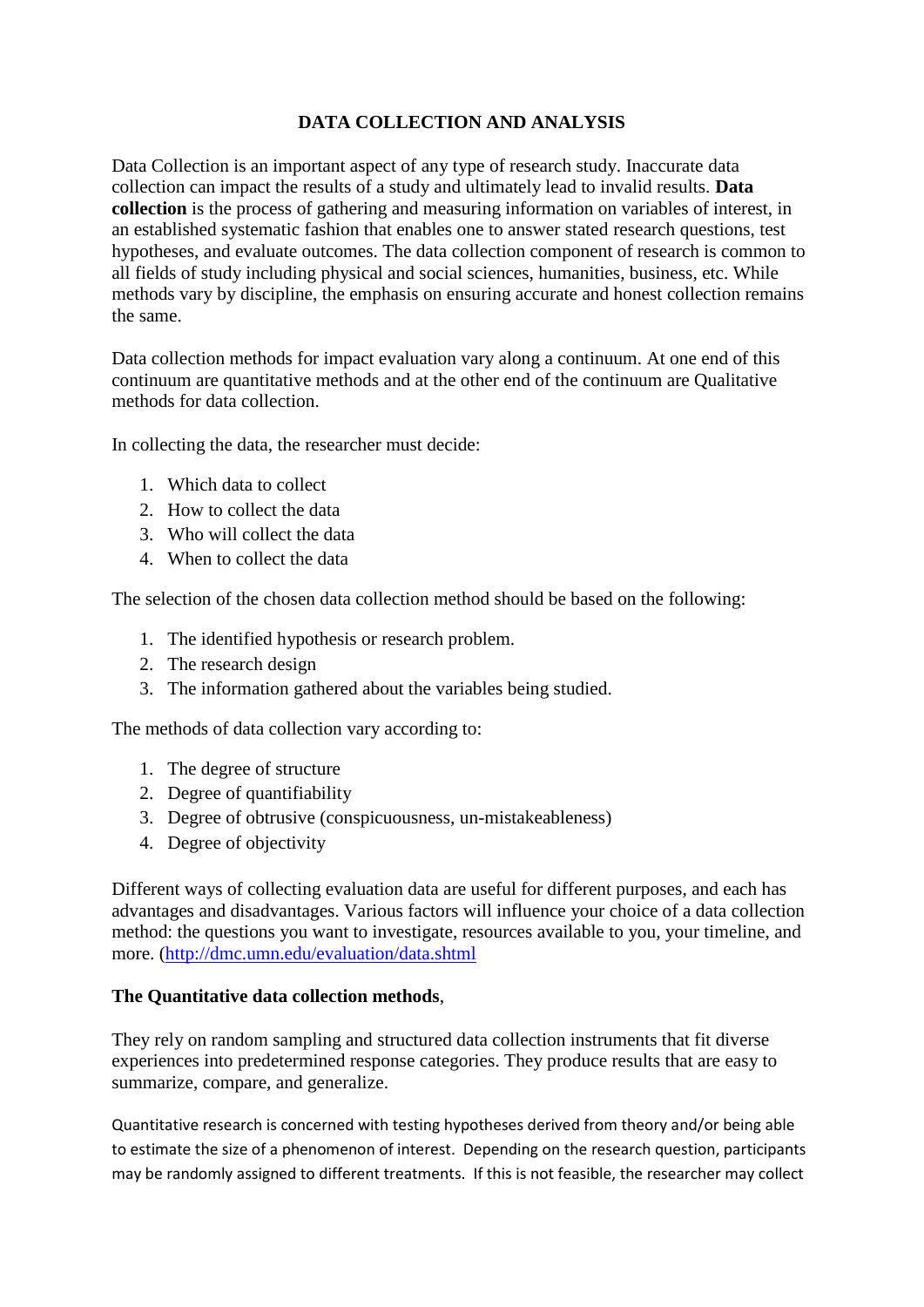data on participant and situational characteristics in order to statistically control for their influence on the dependent, or outcome, variable. If the intent is to generalize from the research participants to a larger population, the researcher will employ probability sampling to select participants.

Typical quantitative data gathering strategies include:

- Experiments/clinical trials.
- Observing and recording well-defined events (e.g., counting the number of patients waiting in emergency at specified times of the day).
- Obtaining relevant data from management information systems.
- Administering surveys with closed-ended questions (e.g., face-to face and telephone interviews, questionnaires etc). (http://www.achrn.org/quantitative\_methods.htm)

## **Qualitative data collection methods**

They play an important role in impact evaluation by providing information useful to understand the processes behind observed results and assess changes in people's perceptions of their well-being. Furthermore qualitative methods can beused to improve the quality of survey-based quantitative evaluations by helping generate evaluation hypothesis; strengthening the design of survey questionnaires and expanding or clarifying quantitative evaluation findings. These methods are characterized by the following attributes:

- they tend to be open-ended and have less structured protocols (i.e., researchers may change the data collection strategy by adding, refining, or dropping techniques or informants)
- they rely more heavily on iteractive interviews; respondents may be interviewed several times to follow up on a particular issue, clarify concepts or check the reliability of data
- they use triangulation to increase the credibility of their findings (i.e., researchers rely on multiple data collection methods to check the authenticity of their results)
- generally their findings are not generalizable to any specific population, rather each case study produces a single piece of evidence that can be used to seek general patterns among different studies of the same issue

Regardless of the kinds of data involved, data collection in a qualitative study takes a great deal of time. The researcher needs to record any potentially useful data thoroughly, accurately, and systematically, using field notes, sketches, audiotapes, photographs and other suitable means. The data collection methods must observe the ethical principles of research.

The qualitative methods most commonly used in evaluation can be classified in three broad categories:

- **indepth interview**
- **observation methods**
- **document review**

The following link provides more information on the above three methods.

<http://www.worldbank.org/poverty/impact/methods/qualitative.htm#indepth>

## **The Research Instrument**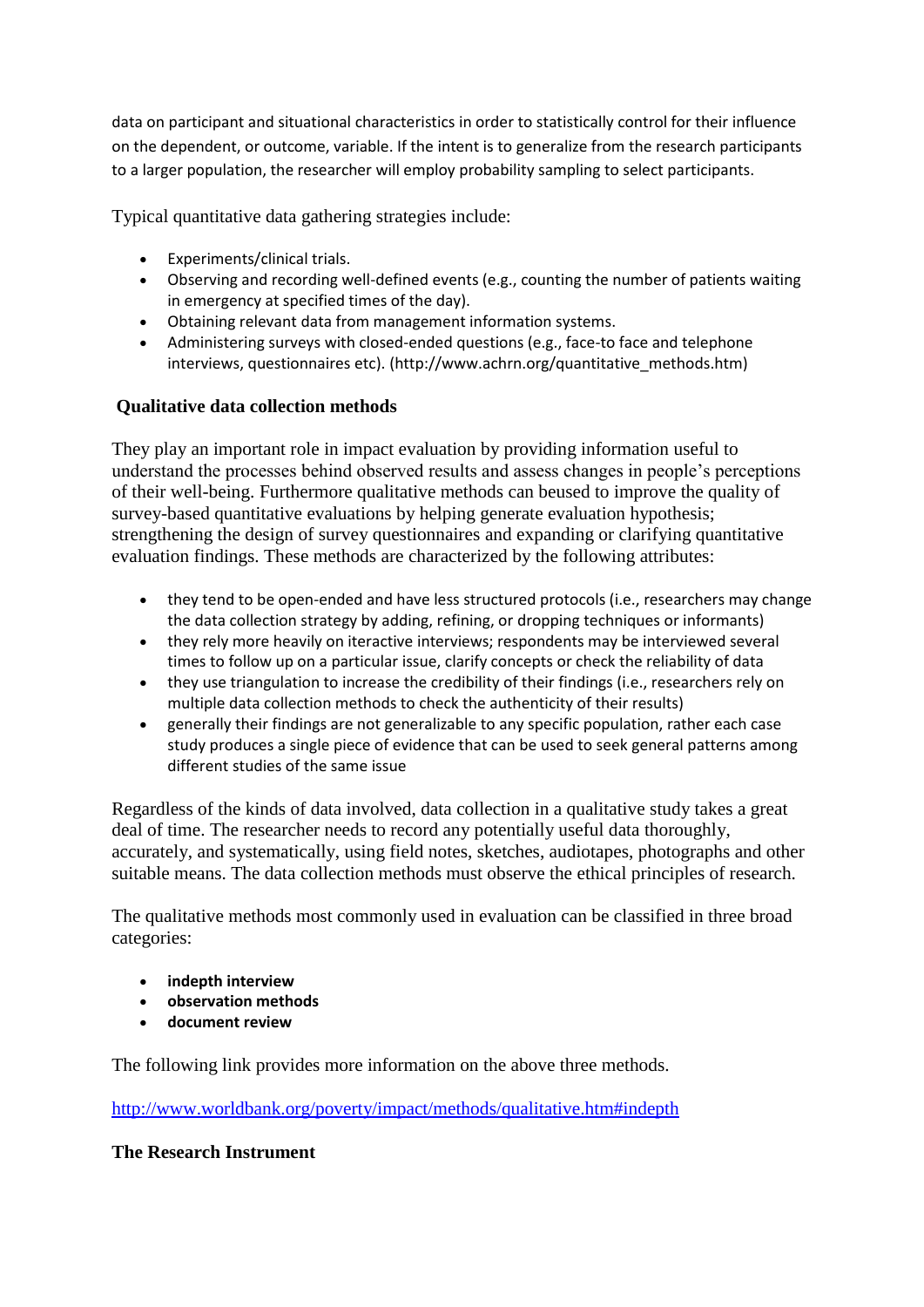The research instrument or a tool is described as a device used to collect the data. It facilitates variable observation and measurement. The type of instrument suitable for use by the researcher depends on the data collection method selected. Instrument selection and or development require a high degree of research expertise because the instrument must be reliable and valid.

## **Ways of searching for Research Instrument**

- 1. Read professional journals so as to learn (i) what kind of instruments are being used for similar studies (ii) their format (iii) their style (iv) how they are used by the writers.
- 2. Read books that provide a description or an actual copy of various instruments for the reader.
- 3. Talk with other researchers who may know of certain tools they have developed for themselves or who may have used tools developed by others.
- 4. Combine or adapt one or more tools used by other researchers.
- 5. Develop his/her own instrument to fulfil a specific need

## **Guidelines for developing an instrument**

- 1. The instrument must be suitable for its function
- 2. The research tool will only be effective only as it relates to its particular purpose.
- 3. The instrument must be based on the theoretical framework selected for the study.
- 4. The instrument must be valid
- 5. The content of the instrument must be appropriate to test the hypothesis or answer the question being studied.
- 6. The instrument should be reliable
- 7. The devised research tool should provide comparable data every time the subject uses the instrument.
- 8. An instrument should include an item that directly asks questions on the hypothesis.
- 9. The research tool should be designed and constructed in such a way that cheating is minimized.
- 10. The instrument should be free of bias
- 11. A good instrument is free of build-in clues.
- 12. The instrument should not contain measures that function as hints for desired responses.
- 13. The researcher may need to read extensively to identify which aspects of the theory are appropriate for investigation.
- 14. The researcher through the instrument must be able to gather data that are appropriate in order to test the hypothesis or to answer the question under investigation.
- 15. The researcher should gather a group of items from such sources such as persons knowledgeable in the field, accepted theories or hypothesis, personal experience, or materials from studies reported in books and professional journals.
- 16. The response given by the respondent in the research study should solely be his/her own. There should be no contamination through outside influences such as someone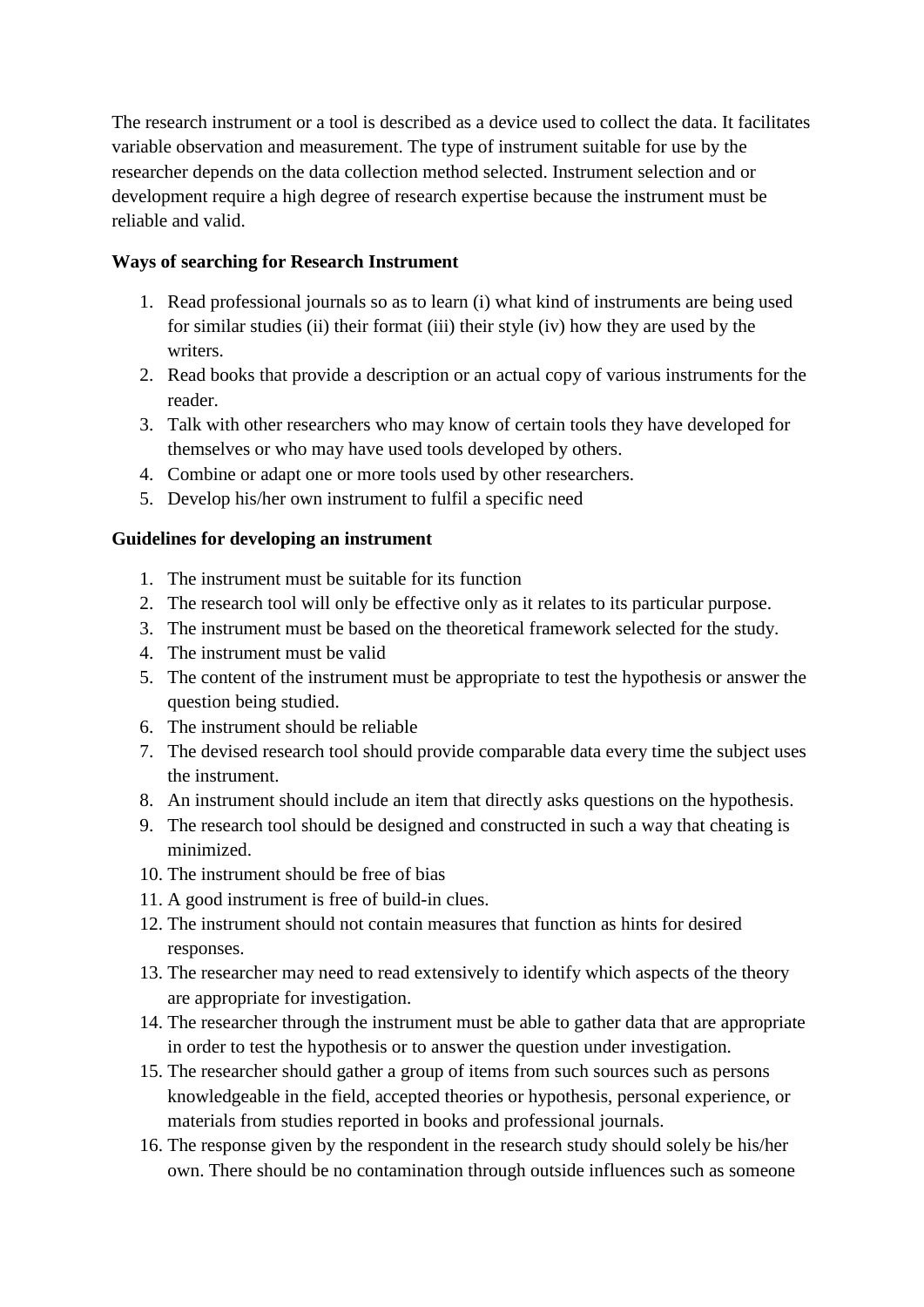else's ideas or products. Therefore the respondent who agrees to participate in a study is responsible for supplying information or for exhibiting behaviour that is truly his/her own.

## **Types of Research Instruments**

- 1. Questionnaire
- 2. Check list
- 3. Distribution
- 4. Interview
- 5. Observation
- 6. Records
- 7. Experimental Approach
- 8. Survey Approach

## **QUESTIONNAIRE**

Questionnaire is a series of questions designed to elicit information which is filled in by all participants in the sample. This can be gathered either by oral interview or by written questionnaire. Questionnaire is the most common type of research instrument.

**Paper-pencil-questionnaires** can be sent to a large number of people and saves the researcher time and money.People are more truthful while responding to the questionnaires regarding controversial issues in particular due to the fact that their responses are anonymous. But they also have drawbacks .Majority of the people who receive questionnaires don't return them and those who do might not be representative of the originally selected sample.(Leedy and Ormrod, 2001)

**Web based questionnaires** : A new and inevitably growing methodology is the use of Internet based research. This would mean receiving an e-mail on which you would click on an address that would take you to a secure web-site to fill in a questionnaire. This type of research is often quicker and less detailed.Some disadvantages of this method include the exclusion of people who do not have a computer or are unable to access a computer.Also the validity of such surveys are in question as people might be in a hurry to complete it and so might not give accurate responses.

(http://www.statcan.ca/english/edu/power/ch2/methods/methods.htm)

Questionnaires often make use of Checklist and rating scales.These devices help simplify and quantify people's behaviors and attitudes. A **checklist** is a list of behaviors, characteristics, or other entities that the researcher is looking for. Either the researcher or survey participant simply checks whether each item on the list is observed, present or true or vice versa. A **rating scale** is more useful when a behavior needs to be evaluated on a continuum. They are also known as Likert scales. (Leedy and Ormrod, 2001)

### **Advantages of Questionnaire**

1. Relatively simple methods of collecting or obtaining data.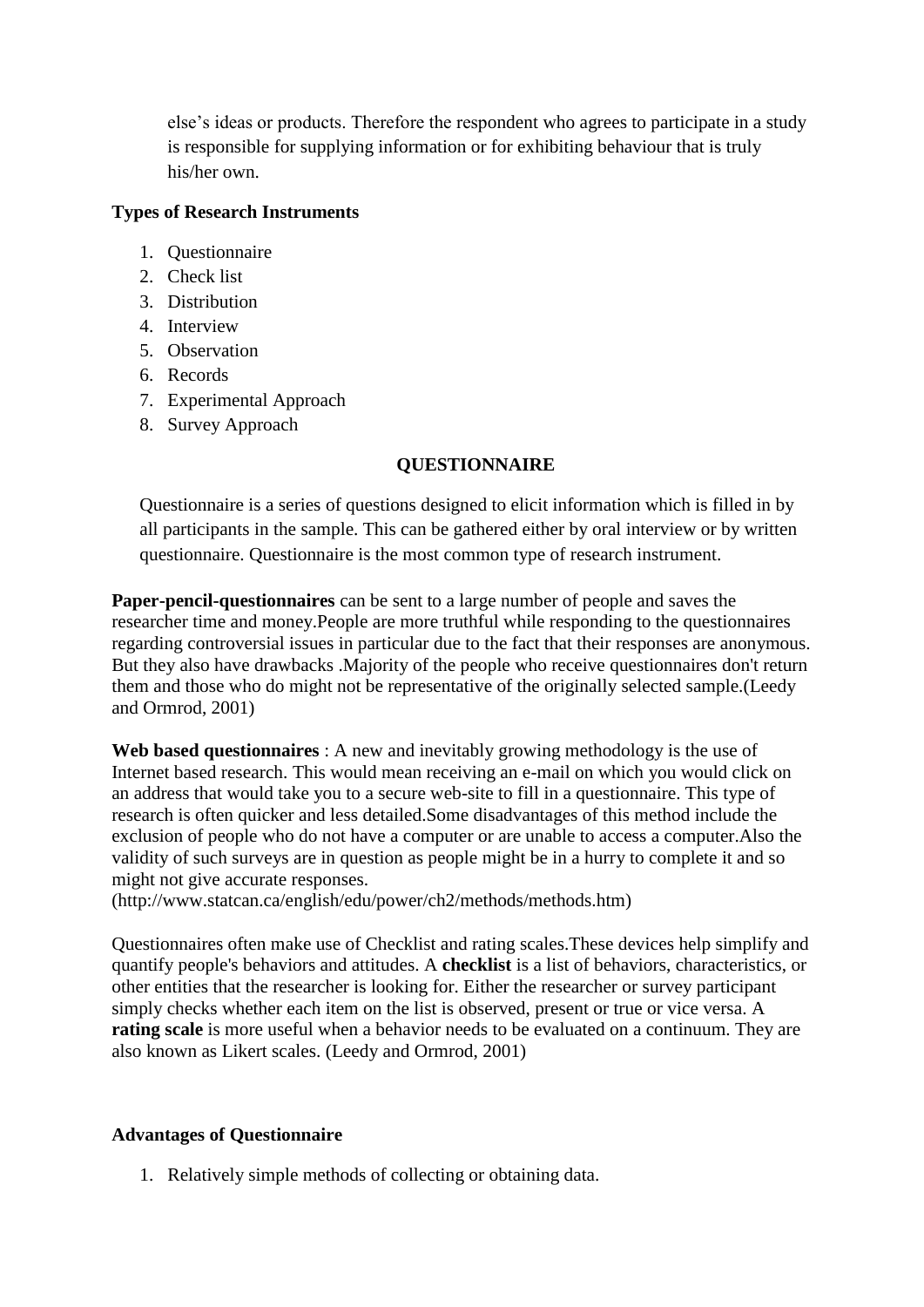- 2. Consumes less time
- 3. Allows researcher to collect data from a widely scattered sample.

### **Disadvantages of Questionnaire**

- 1. Responses to a Questionnaire lack depth.
- 2. Respondent may omit or disregard any item he/she chooses.
- 3. Some items may force the respondent to select responses that are not his/her actual choice.
- 4. Length of the questionnaire is limited according to the respondent's interest.
- 5. Printing may be costly especially if it is lengthy.
- 6. Data are limited to the information that is voluntarily supplied by the respondents.
- 7. Some items may be misunderstood.
- 8. The sample is limited to those who are literate.

## **Techniques for developing Questionnaires**

- 1. Researcher may read literature about the topic, look through available questionnaire or obtain help from experts.
- 2. Open ended questions are preferable than closed ended questions since they reflect respondent's attitudes and feelings which are expressed in his own words.
- 3. If yes no questions are used, additional information may be gained by leaving space for respondent's own ideas.
- 4. The possibility of a middle ground statement is also important.
- 5. Every item on the questionnaire should relate to the topic under study.

### **Criteria of a good Questionnaire**

- 1. Clarity of Language. It must meet the level of understanding of the respondents in order to generate needed responses.
- 2. Singleness of objective. An item must have one and only one answer.
- 3. One-to-One correspondence. The questionnaire as a whole must correspond with the objectives of the study.
- 4. Correct Grammar, Spelling and Construction. The questionnaire must be constructed by observing grammatically correct sentences, correctly spelled words, coherence in construction of sentences, etc.

### **Characteristics of a good Questionnaire.**

- 1. It has a well stated title.
- 2. It has a statement of purpose
- 3. It assures the respondents about the confidentiality of responses.
- 4. It is designed to achieve the objective of the study.
- 5. It has a clear direction
- 6. There are no double-negative questions.
- 7. It avoids double-barrels questions.
- 8. The design corresponds to an easy tabulation of data.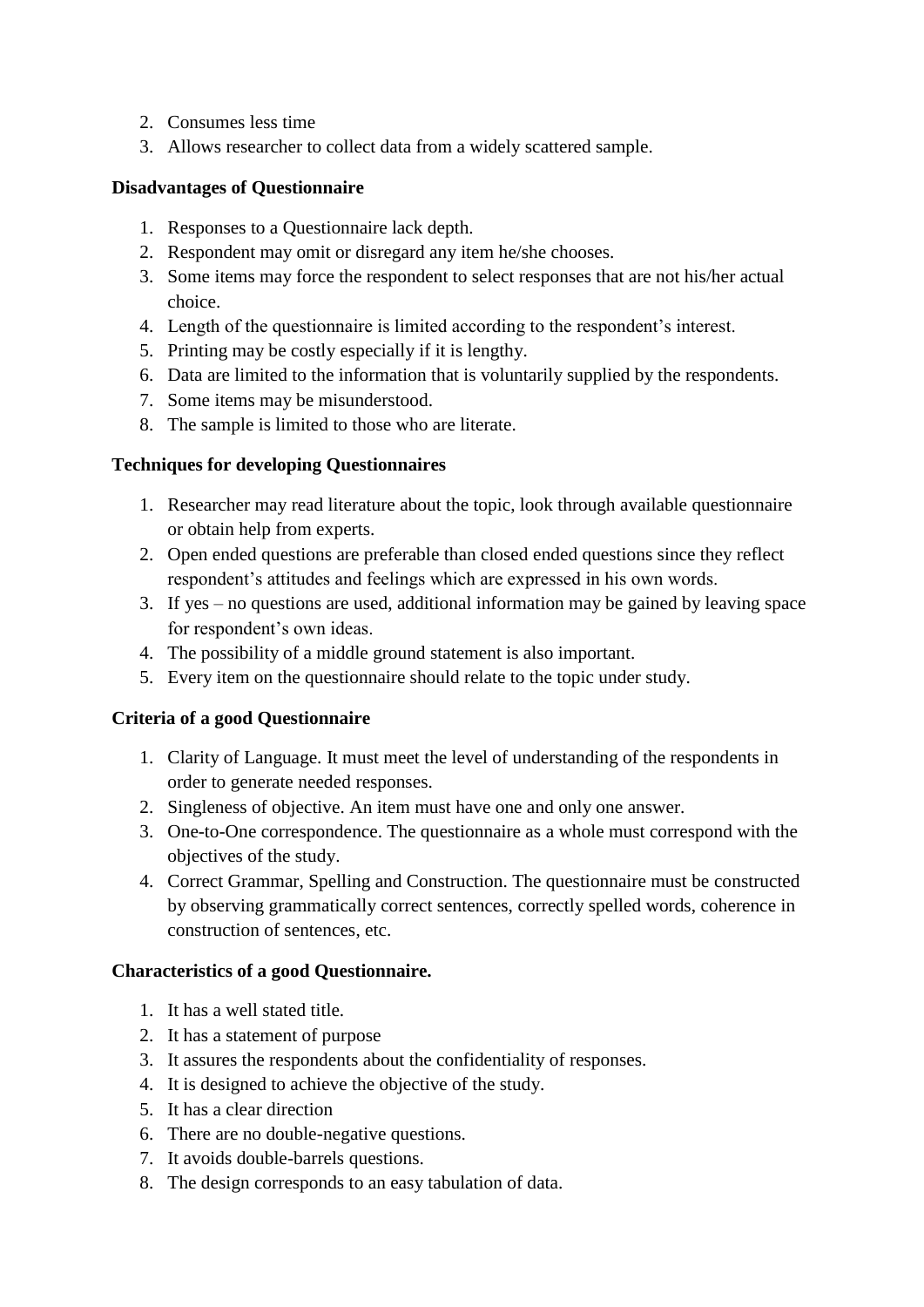## **Degree of structure questions**

- **1. Open-Ended Questions:** This gives the respondents the ability to respond to the questions in their own words.
- **2. Closed-Ended Questions:** This allows the subject to choose one of the given alternatives.

## **Specific types of Closed ended questions.**

- **1.** Dichotomous questions. This requires the respondents to make a choice between two responses such as yes/no, male/female, married or unmarried, etc. Example
	- (i) Have you travelled outside Nigeria (a) yes (b) No
- **2.** Multiple questions. This offers the respondents more than one choice. Example
	- (i) How favourable is it to you to become pregnant at this time? (a) Very favourable (b) favourable (c) Not sure (d) unfavourable (e) Very unfavourable.
- **3.** Cafeteria Questions. This is a special type of multiple choice question where the respondents are required to select a response according to their own point of view. Example

People have different views on "family planning. Which of the following best represents your view?

- (a) Family planning is necessary to quality life.
- (b) Family planning is immoral and should be totally banned.
- (c) Family planning has undesirable side effects that suggest need for caution.
- (d) Family planning has beneficial effects that merit its practice.
- (e) Family planning is moral and should be practiced.
- **4.** Rank-Order Questions. The respondents are asked to choose a response from the "most" to the "least".

Example

Why must family planning be practiced? Rank your answer from the 1-most reasonable to 5-least reasonable?

- (a) It limits maternal disabilities.
- (b) Gives parents more time to meet family needs.
- (c) Helps maintain financial viability of the family.
- (d) Afford more working hours for couples.
- (e) Ensures family capabilities to educate all the children in the future.
- **5.** Rating Questions. The respondents are asked to judge something along an ordered dimension. This is typically bipolar in nature with the end points specifying the opposite extremes of a continuum.

Example:

On the scale of 1-5 where 1 means strongly disagree and 5 means strongly agree, the health centre in Landmark University provides you with the best of health services. Scale

5. Strongly agree 4. Agree. 3. Uncertain. 2. Disagree 1. Strongly disagree.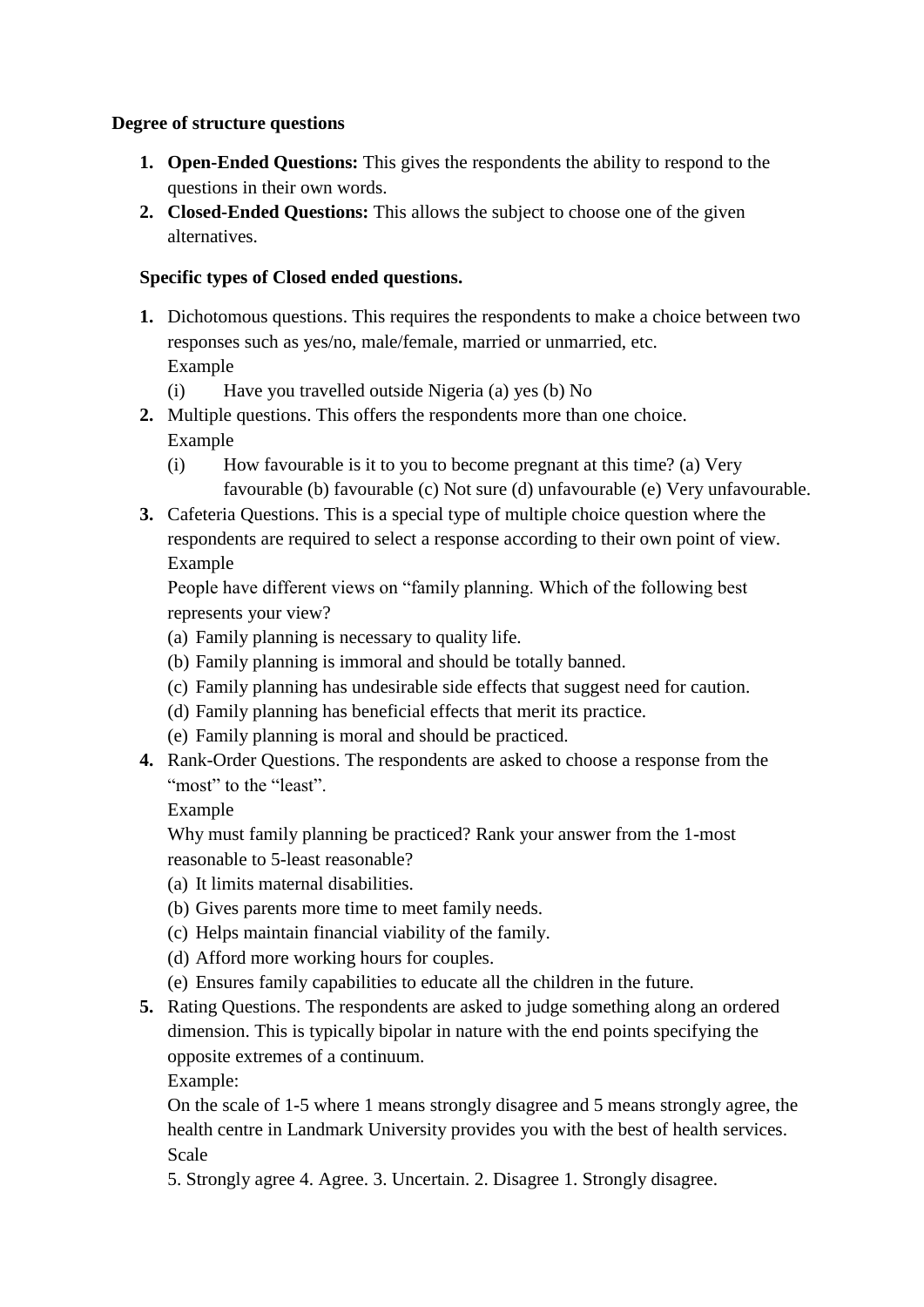## **CHECK LIST.**

Check list are items that comprise several questions on a topic and require the same response format.

Example: here are some characteristics of birth control devices that are of varying importance to different people. How important are these in choosing a birth control method?

| Characteristics of birth | Of very great | Of great   | Of some    | Of no      |
|--------------------------|---------------|------------|------------|------------|
| control devices          | importance    | importance | importance | importance |
| 1. Comfort               |               |            |            |            |
| 2. Cost                  |               |            |            |            |
| 3. Ease of use           |               |            |            |            |
| Effectiveness<br>4.      |               |            |            |            |
| 5. Non-interference      |               |            |            |            |
| of spontaneity           |               |            |            |            |
| Safety<br>6.             |               |            |            |            |
| Safety to partner        |               |            |            |            |

## **INTERVIEW**

This involves either structured or unstructured verbal communication between the researcher and the subject during which information is obtained for a study. In Quantitative research (survey research), interviews are more structured than in Qualitative research. [\(http://www.stat.ncsu.edu/info/srms/survpamphlet.html](http://www.stat.ncsu.edu/info/srms/survpamphlet.html)

### **Types of Interviews**

## **1. Unstructured Interviews.**

These are more conversational, very long (sometimes hours) and are conducted in a usual situation. It allows the researcher flexibility in questioning the subject.

## **2. Structured Interviews.**

These always operate within formal written instrument referred to as interview schedule. The researcher designed the questions to be asked and their order prior to the interview. The questions are asked orally either face-to-face or telephone format.

In a structured interview, the researcher asks a standard set of questions and nothing more.(Leedy and Ormrod, 2001)

**Face -to -face interviews** have a distinct advantage of enabling the researcher to establish rapport with potential participants and therefor gain their cooperation. These interviews yield highest response rates in survey research. They also allow the researcher to clarify ambiguous answers and when appropriate, seek follow-up information. Disadvantages include impractical when large samples are involved time consuming and expensive.(Leedy and Ormrod, 2001)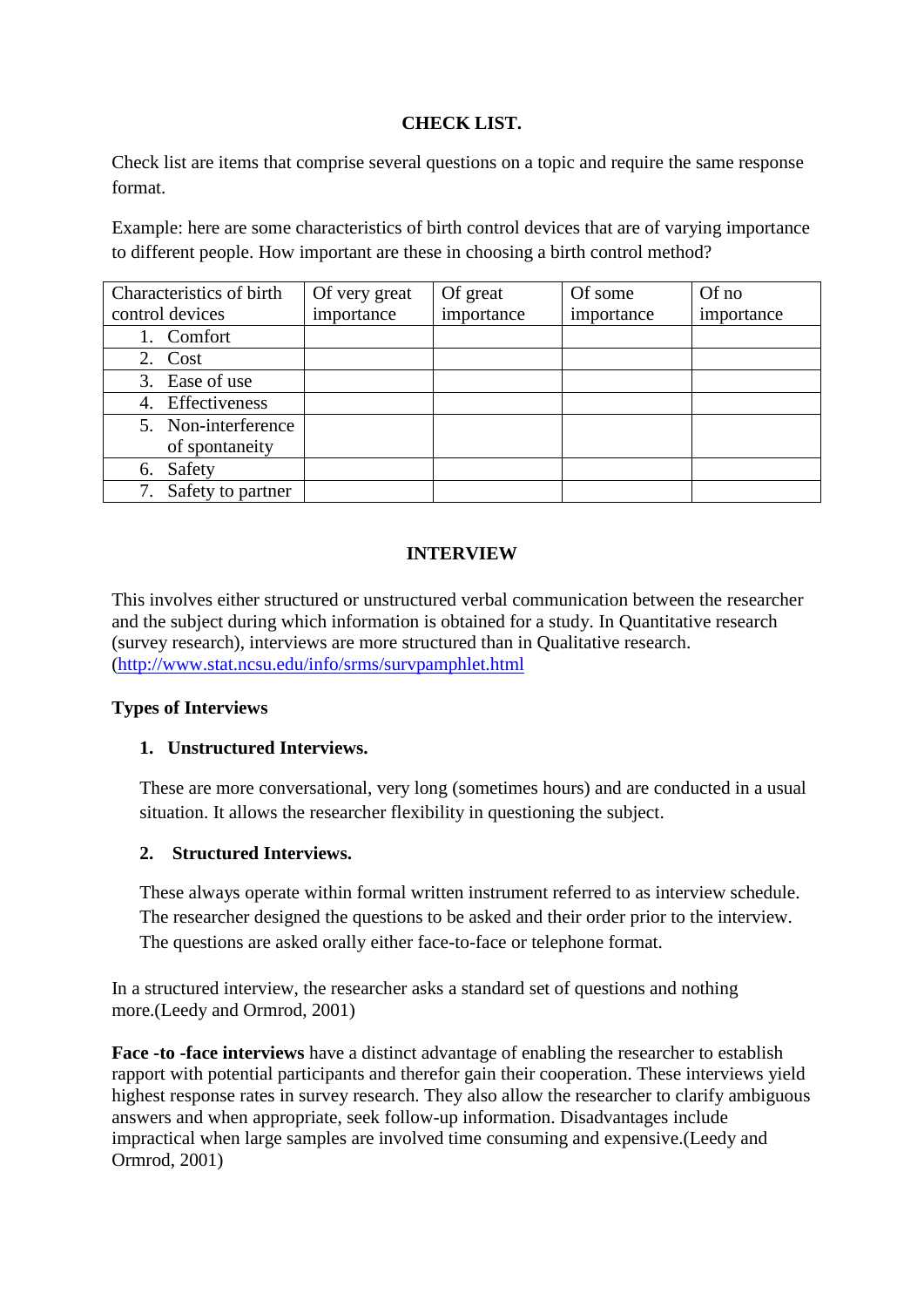**Telephone interviews** are less time consuming and less expensive and the researcher has ready access to anyone on the planet who has a telephone. Disadvantages are that the response rate is not as high as the face-to- face interview but cosiderably higher than the mailed questionnaire. The sample may be biased to the extent that people without phones are part of the population about whom the researcher wants to draw inferences.

**Computer Assisted Personal Interviewing (CAPI):** is a form of personal interviewing, but instead of completing a questionnaire, the interviewer brings along a laptop or hand-held computer to enter the information directly into the database. This method saves time involved in processing the data, as well as saving the interviewer from carrying around hundreds of questionnaires. However, this type of data collection method can be expensive to set up and requires that interviewers have computer and typing skills.

## **Advantages of Interview**

- 1. Data from interview are usable.
- 2. Depth of response can be assured.
- 3. In an exploratory study, the interview technique provides basis for the formation of questionnaire.
- 4. Clarification is possible.
- 5. No items are overlooked.
- 6. Higher proportion of responses is obtained.
- 7. Greater amount of flexibility is allowed.

## **Disadvantages of Interview**

- 1. It consumes time
- 2. Biases may result
- 3. It is usually costly

## **OBSERVATION**

Observation is most commonly used in qualitative research. In observation the researcher usually has some prior knowledge about the behaviour or occurrence of interest.

Types of Observation:

- 1. Unstructured Observation. This is a method of collecting research data that has both opponents and proponents.
- 2. Structured Observation. This involves preparation of record keeping forms such as category systems, check lists and rating scales.

Advantages of observation.

- 1. Produces large quantities of data with relative ease.
- 2. All data obtained from observation are usable.
- 3. Relatively inexpensive.
- 4. All subjects are potential respondents.
- 5. Subjects are usually available.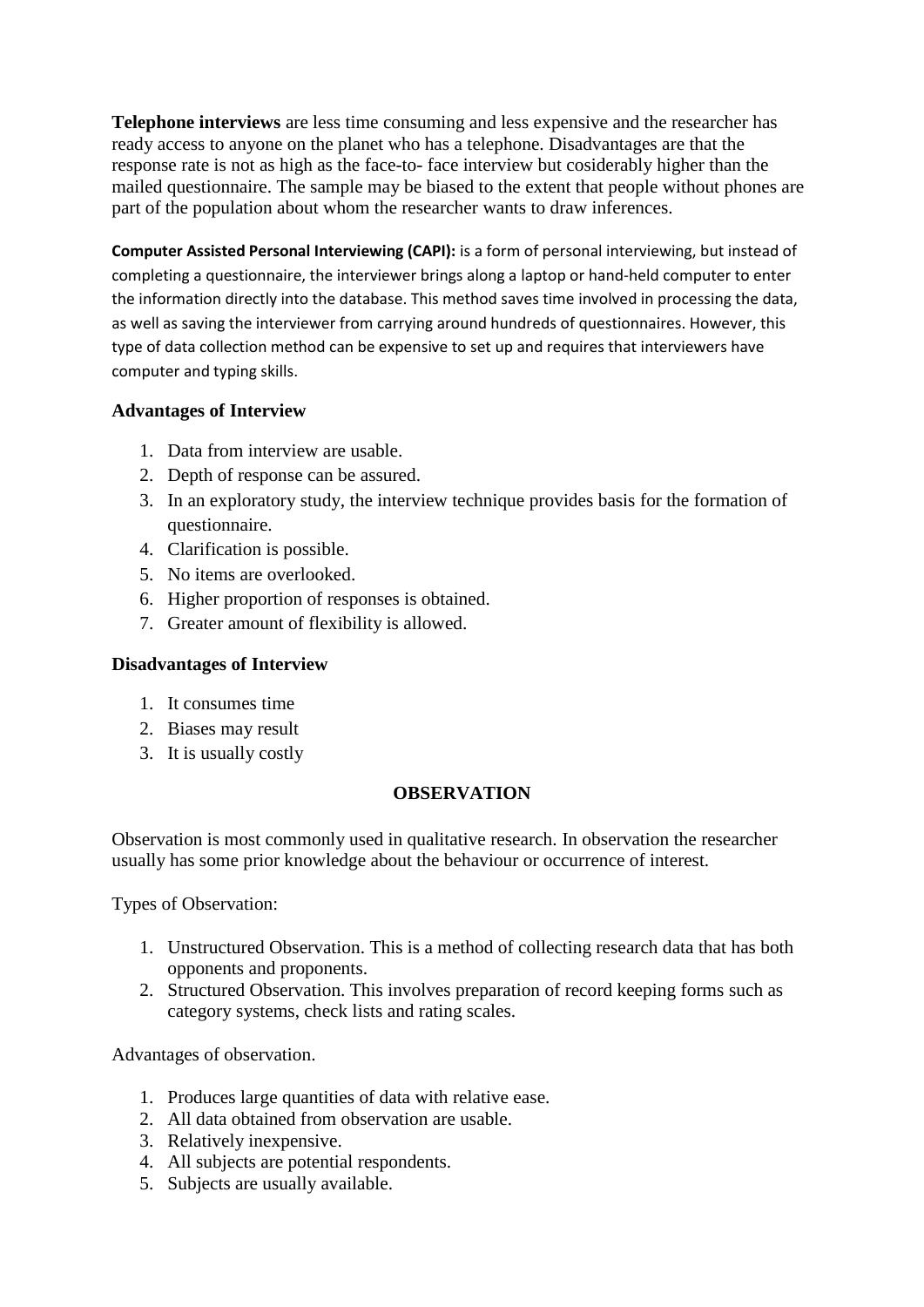- 6. The observation technique can be stopped or begun at any time.
- 7. Observations may be recorded at the time they occur thus eliminating the possibility of bias due to recall.

Disadvantages of observation.

- 1. Accurate prediction of a situation or event to be observed is unlikely to occur.
- 2. Interviewing selected subjects may provide more information, economically than waiting for the spontaneous occurrence of the situation.
- 3. The presence of an observer gives the subject a quality normally absent.
- 4. Observed events are subject to biases.
- 5. Extensive training is usually needed.

## **RECORDS**

A record refers to all the numbers and statistics that institutions, organizations and people keep as a record of their activities. Sources of records include:

- 1. Census data
- 2. Educational data or records
- 3. Hospital/Clinic records.

## **Advantages of Records**

- 1. Records are unbiased
- 2. Records often cover a long period of time.
- 3. Records are inexpensive.

### **Disadvantages of Records**

- 1. All the researcher can have is what has been recorded. If the record is incomplete, there is no way it can be completed.
- 2. No one can be sure of the conditions under which the records were collected.
- 3. There is no assurance of the accuracy of the records.

## **EXPERIMENTAL APPROACH**

This is a powerful design for testing hypothesis of causal relationships among variables. In experimental approach, the researcher controls the independent variable and watches the effect on the dependent variable. There are two groups of experimental approach:

- 1. Treatment/Experimental group
- 2. Control group.

Disadvantages of Experimental Approach

- 1. It is difficult to minimize all the variables in which the control and experimental groups might differ.
- 2. Causal relationships are difficult if not impossible to establish.
- 3. The time element may confound the results of experimental research.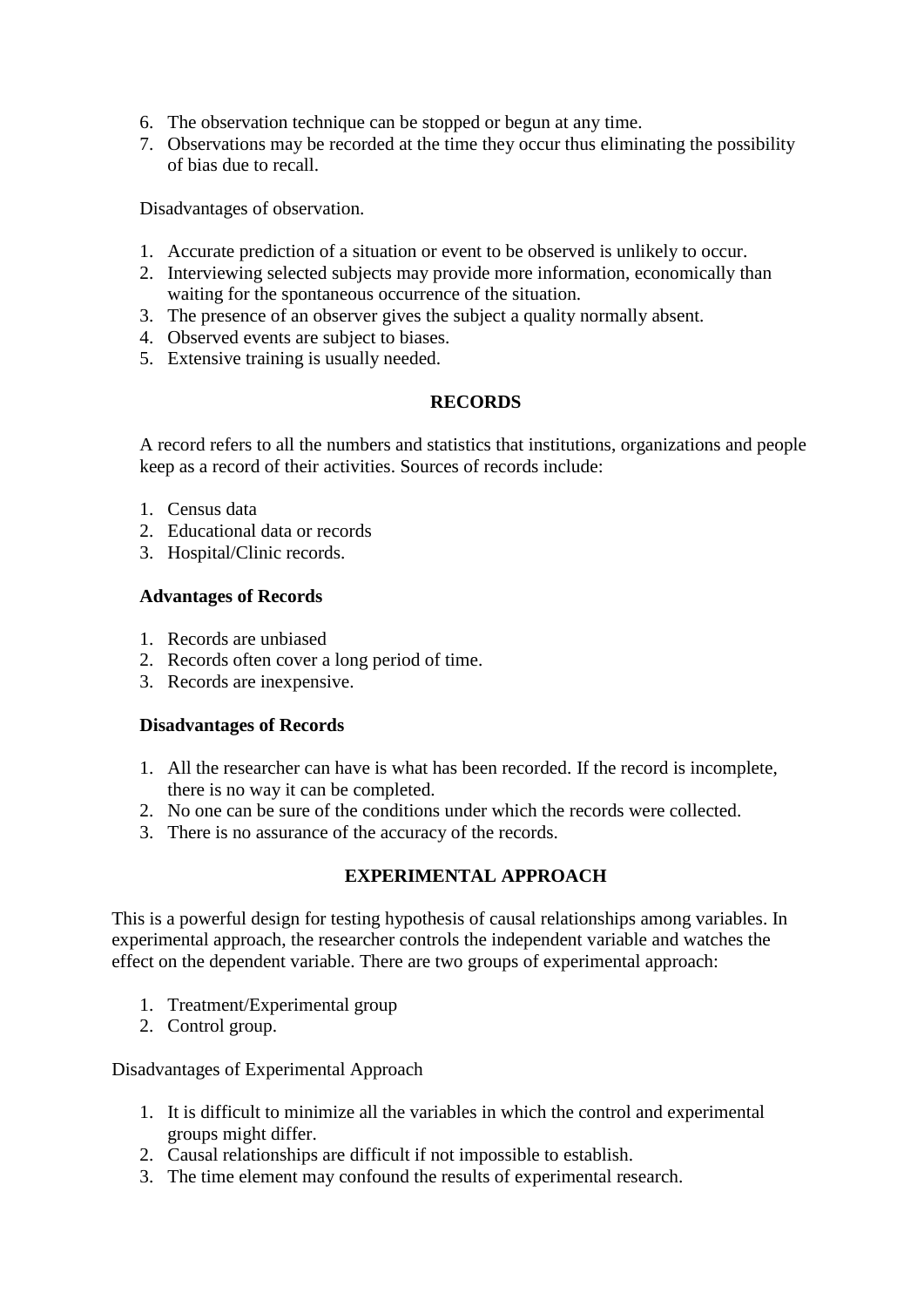4. In an experimental Laboratory setting, it may be difficult to obtain subjects, especially subjects who are unaware of the experiment.

## **SURVEY APPROACH**

We have two types of survey approach:

- 1. Non experimental type in which the researcher investigates the community or a group of people.
- 2. Formulative or explorative research

Advantages of survey Approach

- 1. It can provide information about the possibilities of undertaking different types of research methods.
- 2. It provides data about the present.
- 3. It has a high degree of representativeness.
- 4. It is quite easy to get respondents who are willing to supply information by expressing their true reaction to the questions.

Disadvantages of Survey approach

- 1. Yields a low degree of control over extraneous variables.
- 2. Verbal behaviour is quite unreliable especially when it involves people.

## **MEASUREMENT OF VARIABLES**

Measurement is the process by which the researcher assigns specific number to the collected data.

### **Levels of Measurement.**

- 1. Nominal level (The lowest level). This level includes assignment of numbers simply to classify characteristics into categories. It usually involves assigning a code to a label. For example in relation to marital status, 0 might represent single and 1 might represent married. Nominal level variables include sex, marital status, health status, etc.
- 2. Ordinal level (the second lowest level). This level permits the sorting of objects on the basis of their standing on an attribute relative to each other. Data are categorised and ranked order from "most" to "least" according to frequency of occurrence. It represents the rank order  $1^{st}$ ,  $2^{nd}$ ,  $3^{rd}$ , etc. Different scales used in ordinal level are: (i) Likert scale (ii) Guttman scale (iii) Graphic rating scale (iv) Semantic differential scale.

3.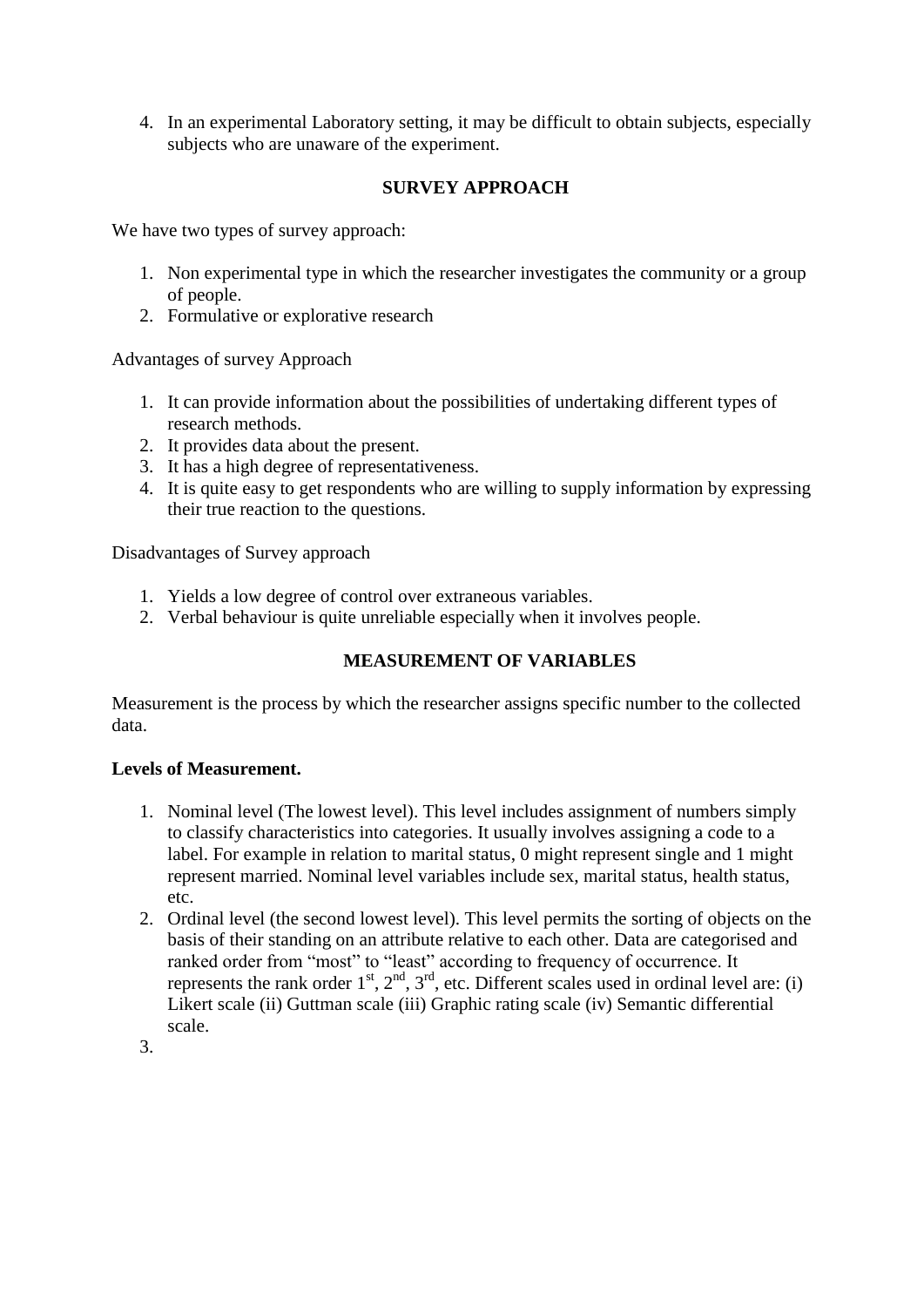## **What is Intellectual Property**

Intellectual property refers to creations of the mind: inventions; literary and artistic works; and symbols, names and images used in commerce. Intellectual property is divided into two categories:

#### **1. Industrial Property**

Includes patents for inventions, trademarks, industrial designs and geographical indications.

#### **2. C o p y r i g h t**

Covers literary works (such as novels, poems and plays), films, music, artistic works (e.g., drawings, paintings, photographs and sculptures) and architectural design. Rights related to copyright include those of performing artists in their performances, producers of phonograms in their recordings, and broadcasters in their radio and television programs.

#### **What are intellectual property rights?**

Intellectual property rights are like any other property right. They allow creators, or owners, opatents, trademarks or copyrighteworks to benefit from their own work or investment in a creation. These rights are outlined in Articl27 of the Universal Declaration of Human Rights, which provides for the right to benefit from the protection of moral and material interests resulting from authorship of scientific, literary or artistic productions.

The importance of intellectual property was first recognized in the Paris Convention for the Protection of Industrial Property (1883) and the Berne Convention for the Protection of Literary and Artistic Works (1886). Both treaties are administered by the World Intellectual Property Organization (WIPO).

#### **Why promote and protect intellectual property?**

There are several compelling reasons. First, the progress and well-being of humanity rest on its capacity to create and invent new works in the areas of technology and culture. Second, the legal protection of new creations encourages the commitment of additional resources for further innovation. Third, the promotion and protection of intellectual property spurs economic growth, creates new jobs and industries, and enhances the quality and enjoyment of life.

An efficient and equitable intellectual property system can help all countries to realize intellectual property's potential as a catalyst for economic development and social and cultural well-being. The intellectual property system helps strike a balance between the interests of innovators and the public interest, providing an environment in which creativity and invention can flourish, for the benefit of all.

#### **How does the average person benefit?**

Intellectual property rights reward creativity and human endeavor, which fuel the progress of humankind. Some examples:

- 1. The multibillion dollar film, recording, publishing and software industries which bring pleasure to millions of people worldwide – would not exist without copyright protection.
- 2. Without the rewards provided by the patent system, researchers and inventors would have little incentive to continue producing better and more efficient products for consumers.
- 3. Consumers would have no means to confidently buy products or services withoreliable, international trademark protection and enforcement mechanisms to discourage counterfeit in and piracy.

## What is a Patent?

A patent is an exclusive right granted for an invention – a product or process that provides a new way of doing something, or that offers a new technical solution to a problem. Generally speaking, a patent provides the patent owner with the right to decide how - or whether - the invention can be used by others. A patent provides patent owners with protection for their inventions. In exchange for this right, the patent owner makes technical information about the invention publicly available in the published patent document. Protection is granted for a limited period, generally 20 years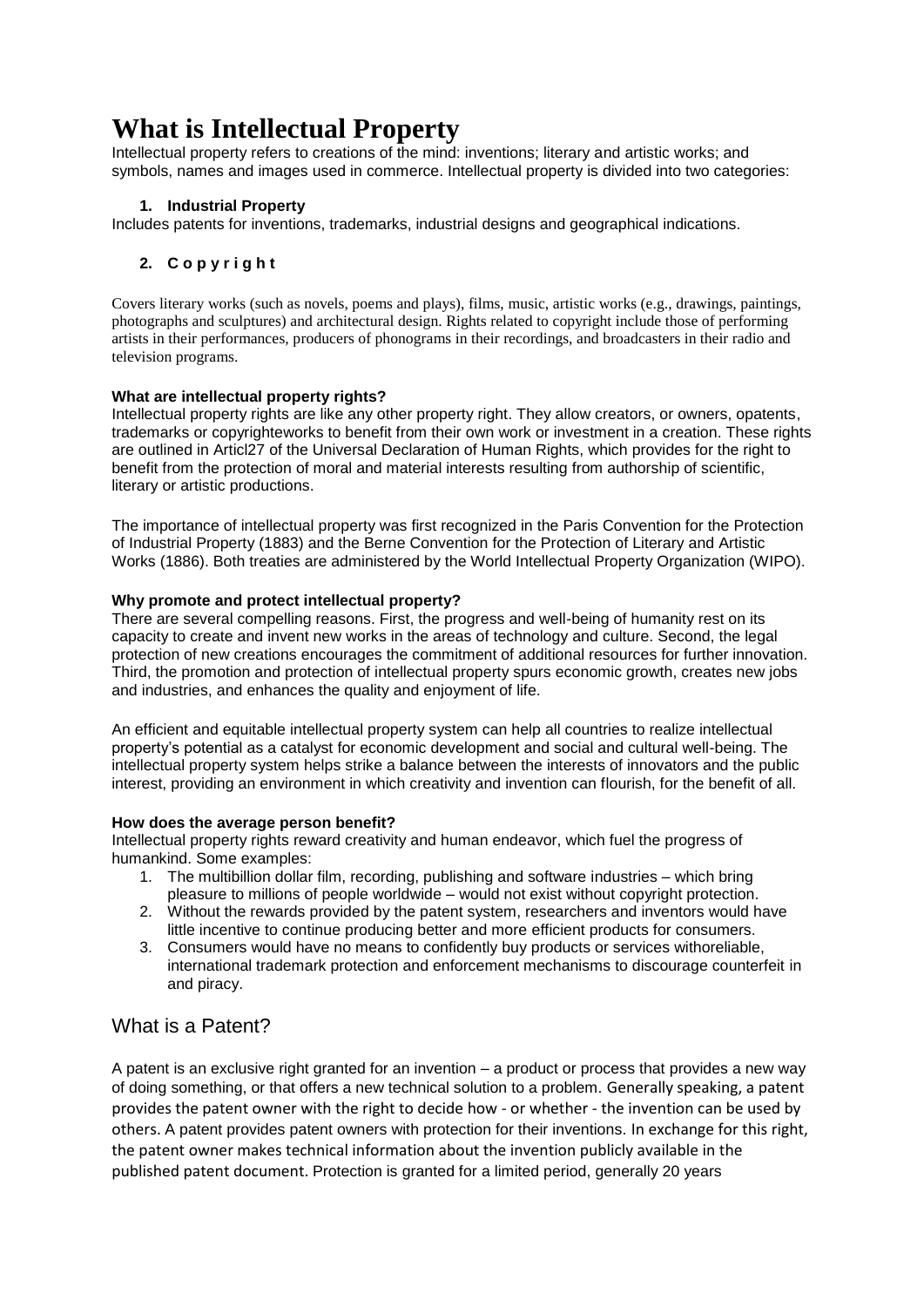#### **Why are patents necessary?**

Patents provide incentives to individuals by recognizing their creativity and offering the possibility of material reward for their marketable inventions. These incentives encourage innovation, which in turn enhances the quality of human life.

#### **What kind of protection do patents offer?**

Patent protection means an invention cannot be commercially made, used, distributed or sold without the patent owner's consent. Patent rights are usually enforced in courts that, in most systems, hold the authority to stop patent infringement. Conversely, a court can also declare a patent invalid upon a successful challenge by a third party.

#### **What rights do patent owners have?**

A patent owner has the right to decide who may – or may not – use the patented invention for the period during which it is protected. Patent owners may give permission to, or license, other parties to use their inventions on mutually agreed terms. Owners may also sell their invention rightto someone else, who then becomes the new owner of the patent. Once a patent expires, protection ends and the invention enters the public domain. This is also known as becoming off patent, meaning the owner no longer holds exclusive rights to the invention, and it becomes available for commercial exploitation by others.

#### **What role do patents play in everyday life?**

Patented inventions have pervaded every aspect of human life, from electric lighting (patents held by Edison and Swan) and sewing machines (patents held by Howe and Singer), to magnetic resonance imaging (MRI) (patents held by Damadian) and the iPhone (patents held by Apple). In return for patent protection, all patent owners are obliged to publicly disclose information on their inventions in order to enrich the total body of technical knowledge in the world. This everincreasing body of public knowledge promotes further creativity and innovation. Patents therefore provide not only protection for their owners but also valuable information and inspiration for future generations of researchers and inventors.

#### **How is a patent granted?**

The first step in securing a patent is to file a patent application. The application generally contains the title of the invention, as well as an indication of its technical field. It must include the background and a description of the invention, in clear language and enough detail that an individual with an average understanding of the field could use or reproduce the invention. Such descriptions are usually accompanied by visual materials – drawings, plans or diagrams – that describe the invention in greater detail. The application also contains various "claims", that is, information to help determine the extent of protection to be granted by the patent.

#### **What kinds of inventions can be protected?**

An invention must, in general, fulfill the following conditions to be protected by a patent. It must be of practical use; it must show an element of "novelty", meaning some new characteristic that is not part of the body of existing knowledge in its particular technical field. That body of existing knowledge is called "prior art". The invention must show an "inventive step" that could not be deduced by a person with average knowledge of the technical field. Its subject matter must be accepted as "patentable" under law. In many countries, scientific theories, mathematical methods, plant or animal varieties, discoveries of natural substances, commercial methods or methods of medical treatment (as opposed to medical products) are not generally patentable.

#### **Who grants patents?**

Patents are granted by national patent offices or by regional offices that carry out examination work for a group of countries – for example, the European Patent Office (EPO) and the African Intellectual Property Organization (OAPI). Under such regional systems, an applicant requests protection for an invention in one or more countries, and each country decides whether to offer patent protection within its borders. The WIPO-administered Patent Cooperation Treaty (PCT) provides for the filing of a single international patent application that has the same effect as national applications filed in the designated countries. An applicant seeking protection may file one application and request protection in as many signatory states as needed.

## What are Copyright and Related Rights?

Copyrights are rights given to authors, artist and other creators which enable them to have some degree of control on the use of their literary and artistic creations, generally referred to as "works". Copyright laws grant authors, artists and other creators protection for their literary and artistic creations or works. A closely associated field is "related rights" or rights related to copyright that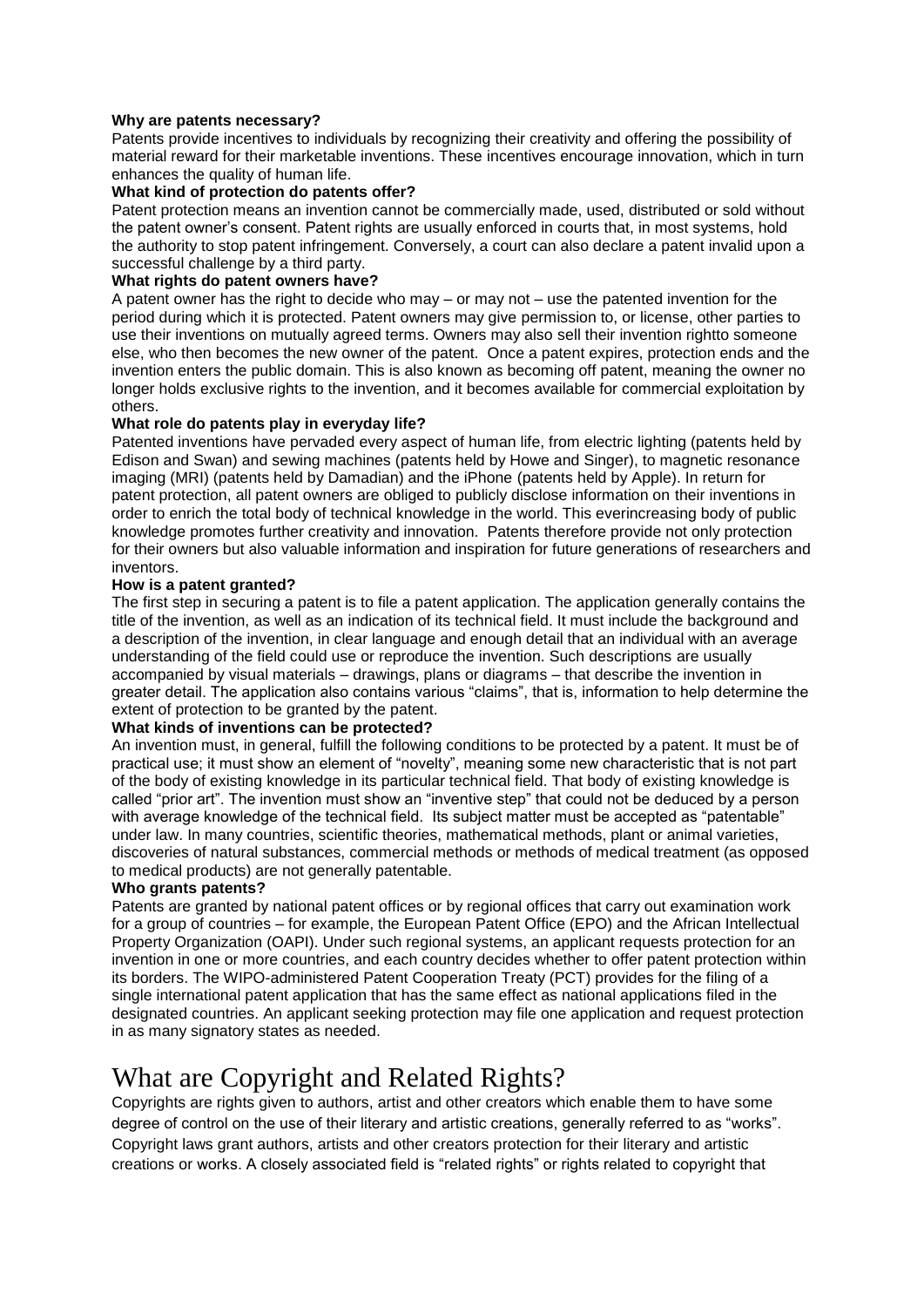encompass rights similar or identical to those of copyright, although sometimes more limited and of shorter duration. The beneficiaries of related rights are:

- (i) Performers (such as actors and musicians) in their performances;
- (ii) Producers of phonograms (for example, compact discs) in their sound recordings;
- (iii) Broadcasting organizations in their radio and television programs.

Works covered by copyright include, but are not limited to: novels, poems, plays, reference works, newspapers, advertisements, computer programs, databases, films, musical compositions, choreography, paintings, drawings, photographs, sculpture, architecture, maps and technical drawings.

#### **What rights do copyright and related rights provide?**

The creators of works protected by copyright, and their heirs and successors (generally referred to as "right holders"), have certain basic rights under copyright law. They hold the exclusive right to use or authorize others to use the work on agreed terms. The right holder(s) of a work can authorize or prohibit: its reproduction in all forms, including print form and sound recording; its public performance and communication to the public; its broadcasting; its translation into other languages; and its adaptation, such as from a novel to a screenplay for a film. Similar rights of, among others, fixation (recording) and reproduction are granted under related rights. Many types of works protected under the laws of copyright and related rights require mass distribution, communication and financial investment for their successful dissemination (for example, publications, sound recordings and films). Hence, creators often transfer these rights to companies better able to develop and market the works, in return for compensation in the form of payments and/or royalties (compensation based on a percentage of revenues generated by the work).

The economic rights relating to copyright are of limited duration – as provided for in the relevant WIPO treaties – beginning with the creation and fixation of the work, and lasting for not less than 50 years after the creator's death. National laws may establish longer terms of protection. This term of protection enables both creators and their heirs and successors to benefit financially for a reasonable period of time. Related rights enjoy shorter terms, normally 50 years after the performance, recording or broadcast has taken place. Copyright and the protection of performers also include moral rights, meaning the right to claim authorship of a work, and the right to oppose changes to the work that could harm the creator's reputation.

Rights provided for under copyright and related rights laws can be enforced by right holders through a variety of methods and fora, including civil action suits, administrative remedies and criminal prosecution. Injunctions, orders requiring destruction of infringing items, inspection ordersamong others, are used to enforce these rights.

#### **What are the benefits of protecting copyright and related rights?**

Copyright and related rights protection is an essential componenin fostering human creativity and innovation. Giving authors, artists and creators incentives in the form of recognition and fair economic reward increases their activity and output and can also enhance the results. By ensuring the existence and enforceability of rights, individuals and companies can more easily invest in the creation, development and global dissemination of their works. This, in turn, helps to increase access to and enhance the enjoyment of culture, knowledge and entertainment the world over, and also stimulates economic and social development.

#### **How have copyright and related rights kept up with advances in technology?**

The field of copyright and related rights has expanded enormously during the last several decades with the spectacular progress of technological development that has, in turn, yielded new ways of disseminating creations by such forms of communication as satellite broadcasting, compact discs and DVDs. Widespread dissemination of works via the Internet raises difficult questions concerning copyright and related rights in this global medium. WIPO is fully involved in the ongoing international debate to shape new standards for copyright protection in cyberspace. In that regard, the Organization administers the WIPO Copyright Treaty (WCT) and the WIPO Performances and Phonograms Treaty (WPPT), known as the "Internet Treaties". These treaties clarify international norms aimed at preventing unauthorized access to and use of creative works on the Internet. **How are copyright and related rights regulated?**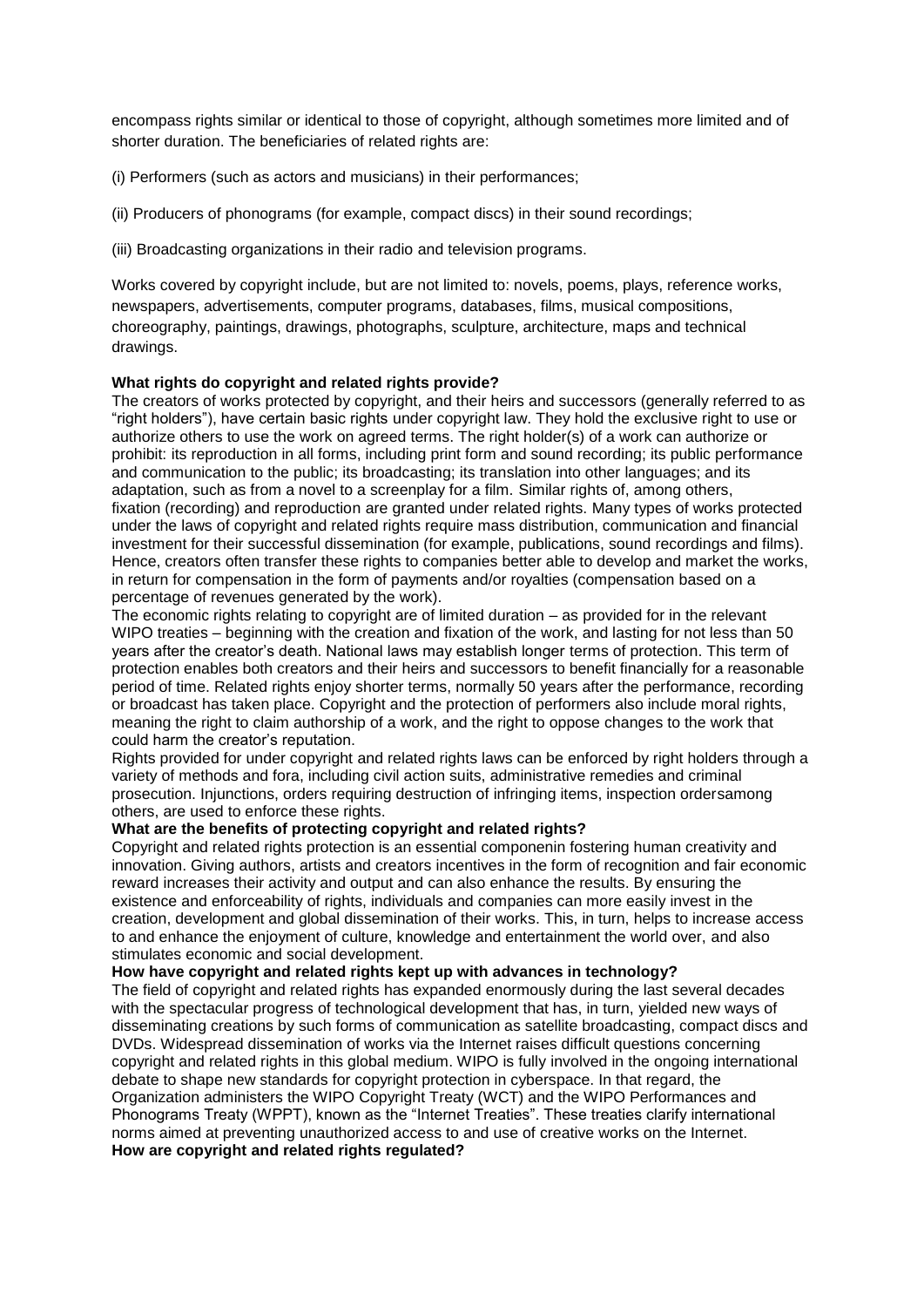Copyright and related rights protection is obtained automatically without the need for registration or other formalities. However, many countries provide for a national system of optional registration and deposit of works. These systems facilitate, for example, questions involving disputes over ownership or creation, financial transactions, sales, assignments and transfer of rights.

Many authors and performers do not have the ability or means to pursue the legal and administrative enforcement of their copyright and related rights, especially given the increasingly global use of literary, music and performance rights. As a result, the establishment and enhancement of collective management organizations (CMOs), or "societies", is a growing and necessary trend in many countries. These societies can provide their members with efficient administrative support and legal expertise in, for example, collecting, managing and disbursing royalties gained from the national and international use of a work or performance. Certain rights of producers of sound recordings and broadcasting organizations are sometimes managed collectively as well.

## **Generating Theorems**

In mathematics, a **theorem** is a statement that has been proven on the basis of previously established statements, such as other theorems—and generally accepted statements, such as axioms. The proof of a mathematical theorem is a logical argument for the theorem statement given in accord with the rules of a deductive system. The proof of a theorem is often interpreted as justification of the truth of the theorem statement. In light of the requirement that theorems be proved, the concept of a theorem is fundamentally *deductive*, in contrast to the notion of a scientific theory, which is *empirical*.

Many mathematical theorems are conditional statements. In this case, the proof deduces the conclusion from conditions called **hypotheses**. In light of the interpretation of proof as justification of truth, the conclusion is often viewed as a necessary consequence of the hypotheses, namely, that the conclusion is true in case the hypotheses are true, without any further assumptions. However, the conditional could be interpreted differently in certain deductive systems, depending on the meanings assigned to the derivation rules and the conditional symbol.

Although they can be written in a completely symbolic form, for example, within the propositional calculus, theorems are often expressed in a natural language such as English. The same is true of proofs, which are often expressed as logically organized and clearly worded informal arguments, intended to convince readers of the truth of the statement of the theorem beyond any doubt, and from which a formal symbolic proof can in principle be constructed. Such arguments are typically easier to check than purely symbolic ones indeed, many mathematicians would express a preference for a proof that not only demonstrates the validity of a theorem, but also explains in some way *why* it is obviously true. In some cases, a picture alone may be sufficient to prove a theorem. Because theorems lie at the core of mathematics, they are also central to its aesthetics. Theorems are often described as being "trivial", or "difficult", or "deep", or even "beautiful". These subjective judgments vary not only from person to person, but also with time: for example, as a proof is simplified or better understood, a theorem that was once difficult may become trivial. On the other hand, a deep theorem may be simply stated, but its proof may involve surprising and subtle connections between disparate areas of mathematics. Fermat's Last Theorem is a particularly well-known example of such a theorem.

Theorems in mathematics and theories in science are fundamentally different in their epistemology. A scientific theory cannot be proven; its key attribute is that it is falsifiable, that is, it makes predictions about the natural world that are testable by experiments. Any disagreement between prediction and experiment demonstrates the incorrectness of the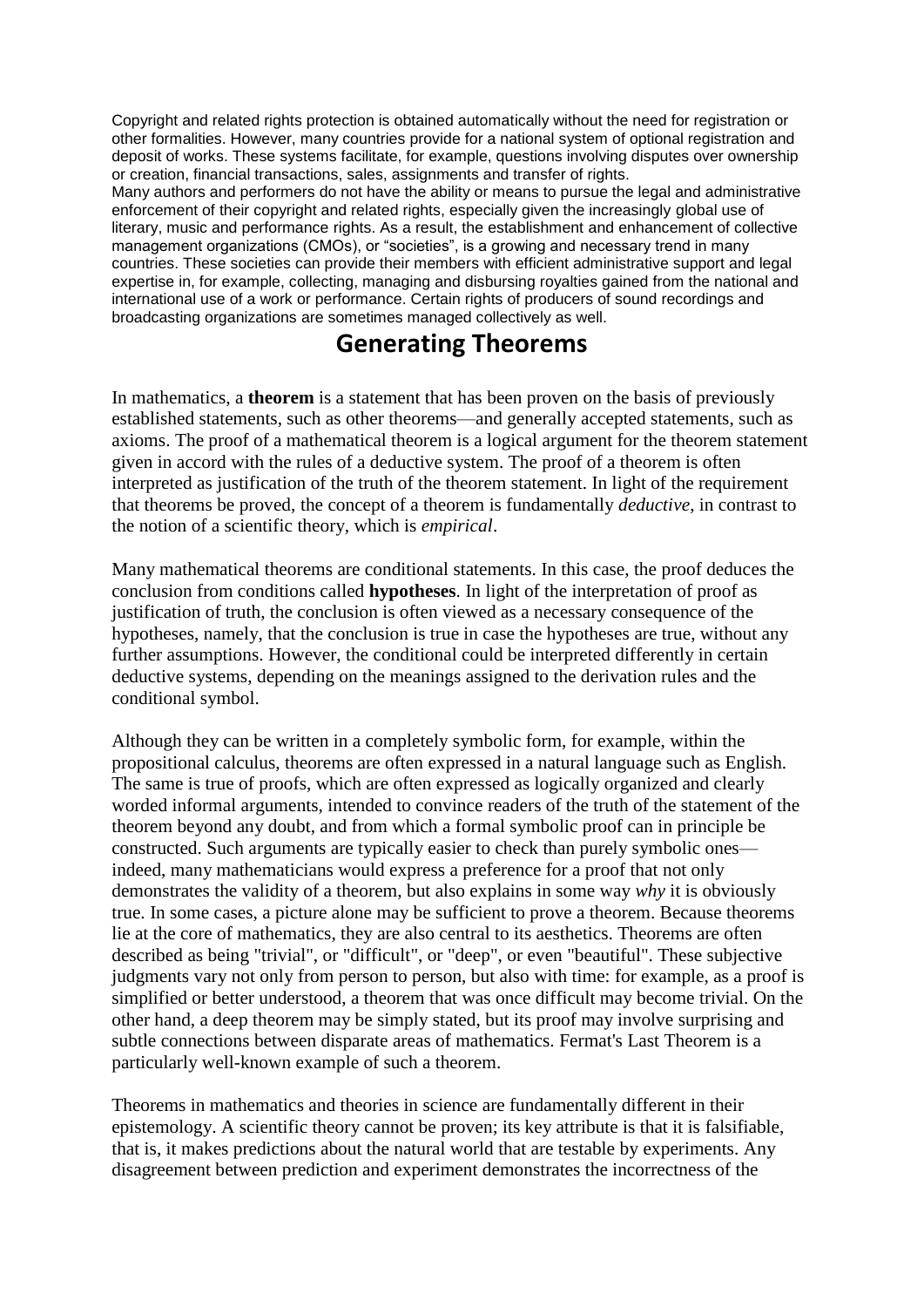scientific theory, or at least limits its accuracy or domain of validity. Mathematical theorems, on the other hand, are purely abstract formal statements: the proof of a theorem cannot involve experiments or other empirical evidence in the same way such evidence is used to support scientific theories.

As a researcher, scientific theories relating two or more variables to each other can be developed from collected data. Usually, one of the variables is a dependent variable while the other or others are independent variables. The conditions, methods and type of research instrument used will affect the correctness of the theories.

Nonetheless, there is some degree of empiricism and data collection involved in the discovery of mathematical theorems. By establishing a pattern, sometimes with the use of a powerful computer, mathematicians may have an idea of what to prove, and in some cases even a plan for how to set about doing the proof. For example, the Collatz conjecture has been verified for start values up to about  $2.88 \times 10^{18}$ . The Riemann hypothesis has been verified for the first 10 trillion zeroes of the zeta function. Neither of these statements is considered proven.

Such evidence does not constitute proof. For example, the Mertens conjecture is a statement about natural numbers that is now known to be false, but no explicit counter example (i.e., a natural number *n* for which the Mertens function  $M(n)$  equals or exceeds the square root of *n*) is known: all numbers less than  $10^{14}$  have the Mertens property, and the smallest number that does not have this property is only known to be less than the exponential of  $1.59 \times 10^{40}$ , which is approximately 10 to the power  $4.3 \times 10^{39}$ . Since the number of particles in the universe is generally considered less than 10 to the power 100 (a googol), there is no hope to find an explicit counterexample by exhaustive search.

Note that the word "theory" also exists in mathematics, to denote a body of mathematical axioms, definitions and theorems, as in, for example, group theory. There are also "theorems" in science, particularly physics, and in engineering, but they often have statements and proofs in which physical assumptions and intuition play an important role; the physical axioms on which such "theorems" are based are themselves falsifiable.

## **Terminology**

A number of different terms for mathematical statements exist, these terms indicate the role statements play in a particular subject. The distinction between different terms is sometimes rather arbitrary and the usage of some terms has evolved over time.

- An **axiom** or **postulate** is a statement that is accepted without proof and regarded as fundamental to a subject. Historically these have been regarded as "self-evident", but more recently they are considered assumptions that characterize the subject of study. In classical geometry, axioms are general statements while postulates are statements about geometrical objects. A definition is also accepted without proof since it simply gives the meaning of a word or phrase in terms of known concepts.
- A **proposition** is a generic term for a theorem of no particular importance. This term sometimes connotes a statement with a simple proof, while the term **theorem** is usually reserved for the most important results or those with long or difficult proofs. In classical geometry, a proposition may be a construction that satisfies given requirements; for example, Proposition 1 in Book I of Euclid's elements is the construction of an equilateral triangle.